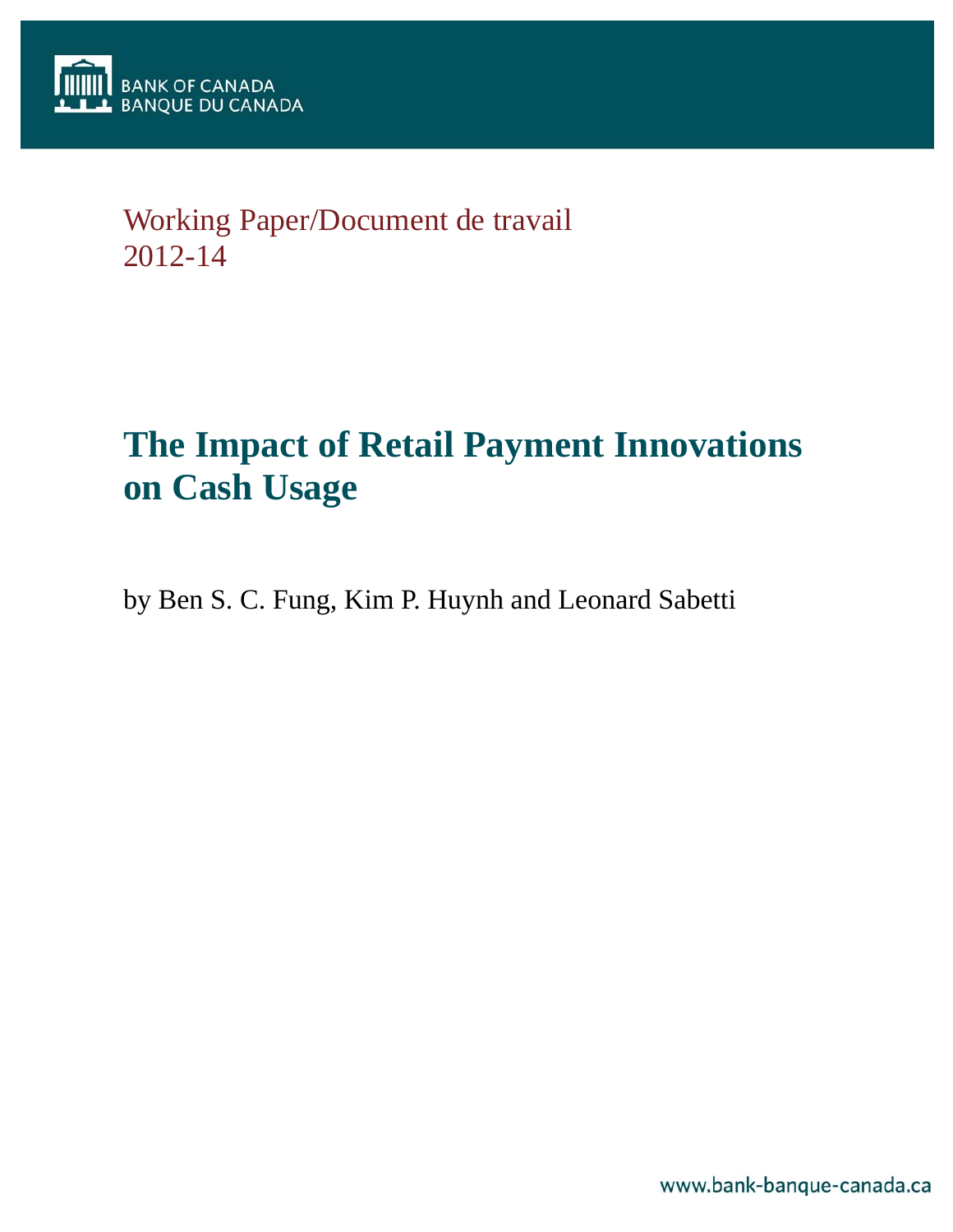Bank of Canada Working Paper 2012-14

May 2012

## **The Impact of Retail Payment Innovations on Cash Usage**

**by** 

#### **Ben S. C. Fung,<sup>1</sup> Kim P. Huynh1 and Leonard Sabetti2**

1Currency Department Bank of Canada Ottawa, Ontario, Canada K1A 0G9 Corresponding author: bfung@bankofcanada.ca khuynh@bankofcanada.ca

> 2George Mason University Fairfax, VA 22030 lsabetti@gmu.edu

Bank of Canada working papers are theoretical or empirical works-in-progress on subjects in economics and finance. The views expressed in this paper are those of the authors. No responsibility for them should be attributed to the Bank of Canada.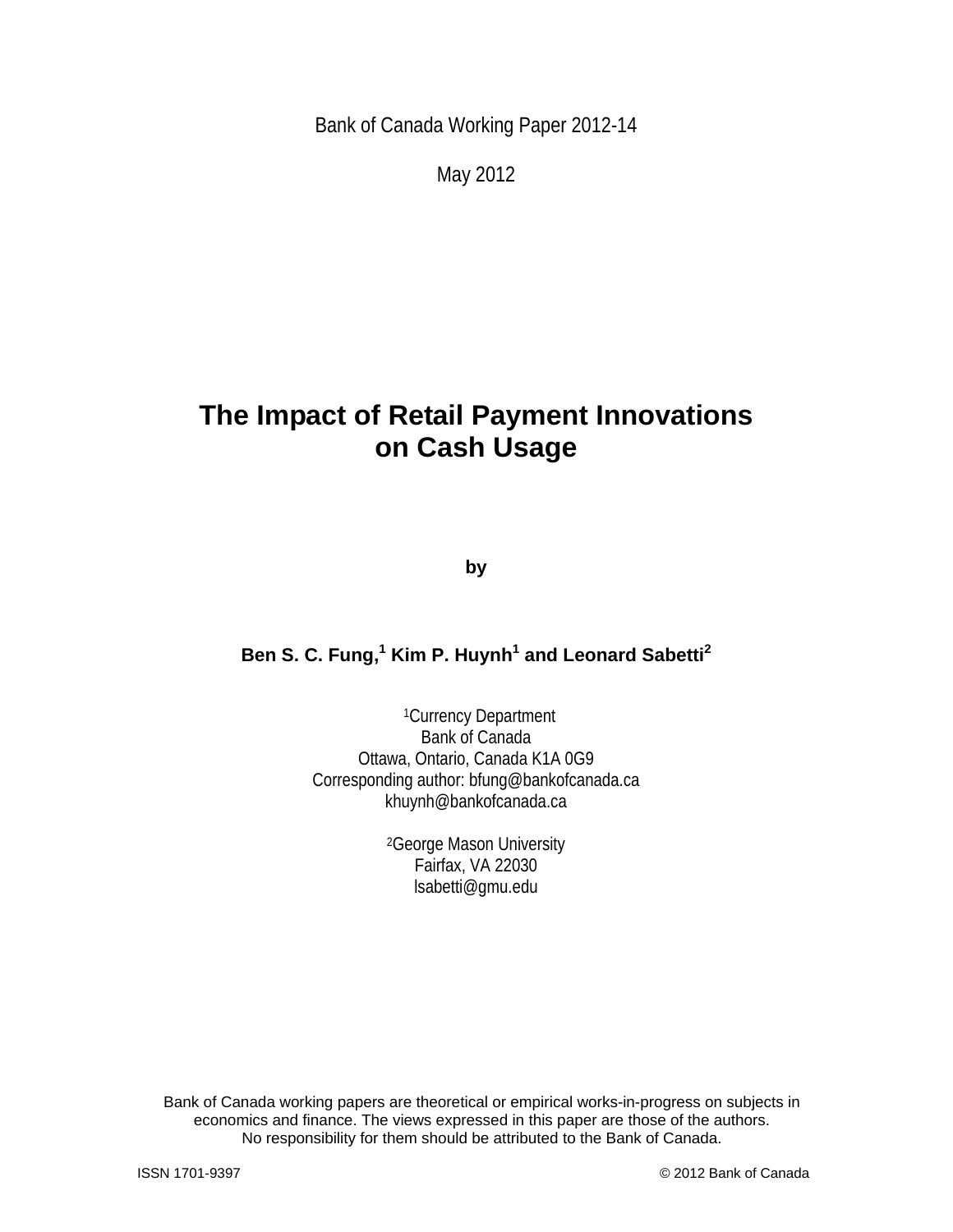### **Acknowledgements**

Comments and suggestions from Wilko Bolt, Evren Damar, Jean-Marie Dufour, Marie-Hélène Felt, Naoaki Minimihashi, Scott Schuh, Franz Seitz, Helmut Stix, Marcel Voia, Naoki Wakamori, Angelika Welte and participants of various conferences and workshops is greatly appreciated. We thank Tobias Irrcher for assisting us with the aggregate network and payment shares data.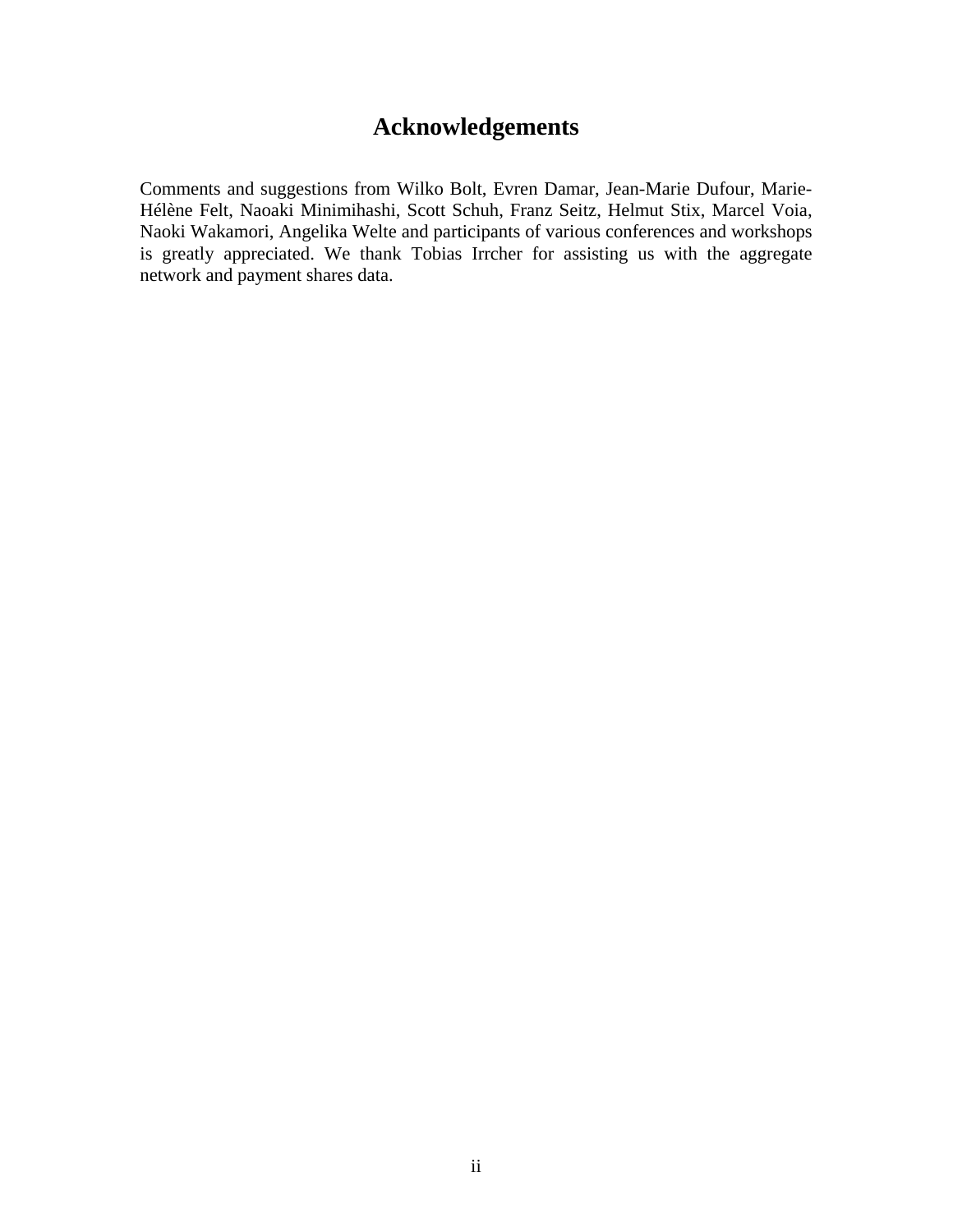#### **Abstract**

Many predict that innovations in retail payment may render cash obsolete. We investigate this possibility in the context of recent payment innovations such as contactless-credit and stored-value cards. We apply causal inference methods on the 2009 Bank of Canada Method of Payment survey, a representative sample of adult Canadians' shopping behaviour for retail consumption over a three-day period. We find that using contactless credit cards and stored-value cards lead to a reduction in average cash usage for transactions both in terms of value and volume. Sensitivity analysis is undertaken and our estimates are robust to hidden bias.

*JEL classification: E41, C35, C83 Bank classification: Econometric and statistical methods; Financial services; Payment, clearing, and settlement services* 

### **Résumé**

L'idée que les nouveautés dans le domaine des paiements de détail pourraient rendre l'argent comptant obsolescent est de plus en plus répandue. Nous étudions cette possibilité dans le contexte de récentes innovations comme la carte de crédit sans contact et la carte prépayée. À l'aide de méthodes d'inférence causale appliquées à l'enquête sur les modes de paiement menée par la Banque du Canada en 2009, nous étudions le comportement d'un échantillon représentatif d'adultes canadiens en matière de paiement de détail sur une période de trois jours. Nous montrons que le recours à la carte de crédit sans contact et à la carte prépayée se solde par une diminution de l'utilisation moyenne des espèces pour le règlement des transactions, à la fois en valeur et en volume. Une analyse de sensibilité confirme la robustesse de nos estimations à la présence éventuelle de biais cachés.

*Classification JEL : E41, C35, C83 Classification de la Banque : Méthodes économétriques et statistiques; Services financiers; Services de paiement, de compensation et de règlement*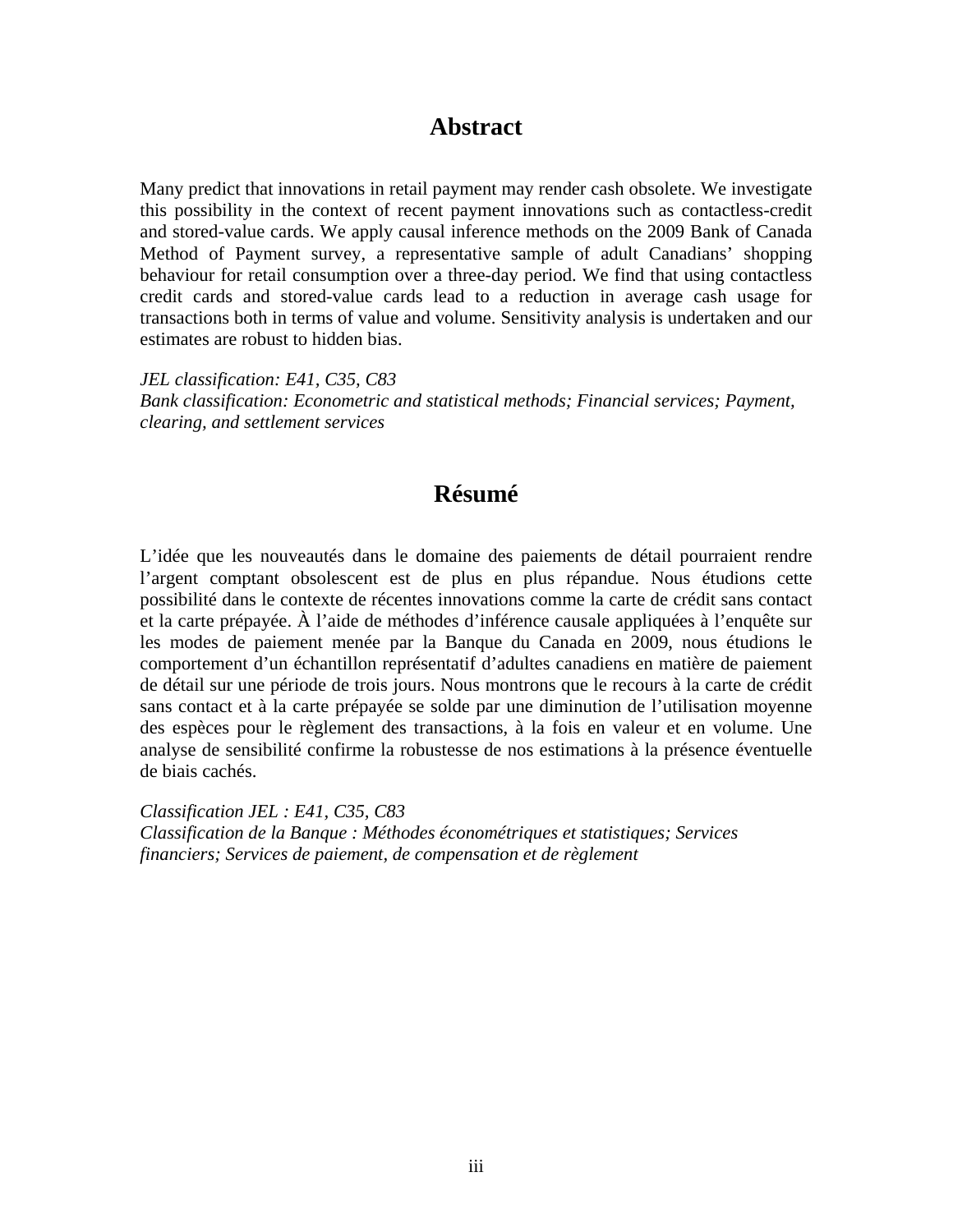### 1 Introduction

Prior to past innovations in retail payment instruments such as cheques, credit cards and debit cards, the overwhelming majority of transactions were conducted with cash. Significant declines in cash usage for retail payments have prompted some observers to point to the dismal prospects for cash in light of future payment innovations. This paper investigates the impact of recent retail payments innovations, such as stored-value and contactless-credit cards, on household cash usage. These payment innovations are often described and marketed as substitutes for cash, promising fast, convenient and secure payment services at the point-of-sale.<sup>1</sup> Understanding the possible substitution away from cash to electronic payments is important for central banks, such as the Bank of Canada, as they are the sole issuers of cash.

To put things in context we provide a brief overview regarding the evolution of the payments landscape in Canada. Figure 1 shows that the notes in circulation as a ratio of GDP peaked at about five percent in 1961 and declined to a trough of just below three percent in 1981, where it has remained fairly stable over the past 30 years. However, the trend by denominations offers a different perspective. Bank notes of 20 dollars or less, which are considered principally for retail transactions, have declined steadily since 1961 from roughly 3.5 to 1.2 percent. Meanwhile, bank notes of denominations of 50 dollars and above, often held for store-of-value or precautionary purposes, have seen an increase from 1.4 to 2.5 percent over this period. Over the last 40 years, there has been a considerable decline in the use of bank notes for retail transactions. Part of the explanation of this decline is due to inflation. However, alternative explanations are due changing payment landscape. The study by Amromin and Chakravorti (2009) finds that the decline in small value notes is consistent for many countries. They conduct a survey of cash usage in 13 countries (including Canada). They segment bank notes into low, medium and high denominations and conduct panel data estimates. They conclude that small value denominations are falling for transaction purposes, while larger denominations are increasing to serve as a store of value function.

<sup>&</sup>lt;sup>1</sup>Examples of stored-value cards are merchant gift cards, pre-paid credit cards, etc. They were introduced in Canada around 2000. Contactless-credit cards were first introduced in 2006 and consist of chip embedded on the credit card. It promises convenience and speed as customers need only tap their card on a payment terminal instead of swiping the card and providing a signature for verification. For more information on the Canadian Payments landscape see the following report:

http://paymentsystemreview.ca/wp-content/uploads/Payments-Landscape-Full-Report-e3.pdf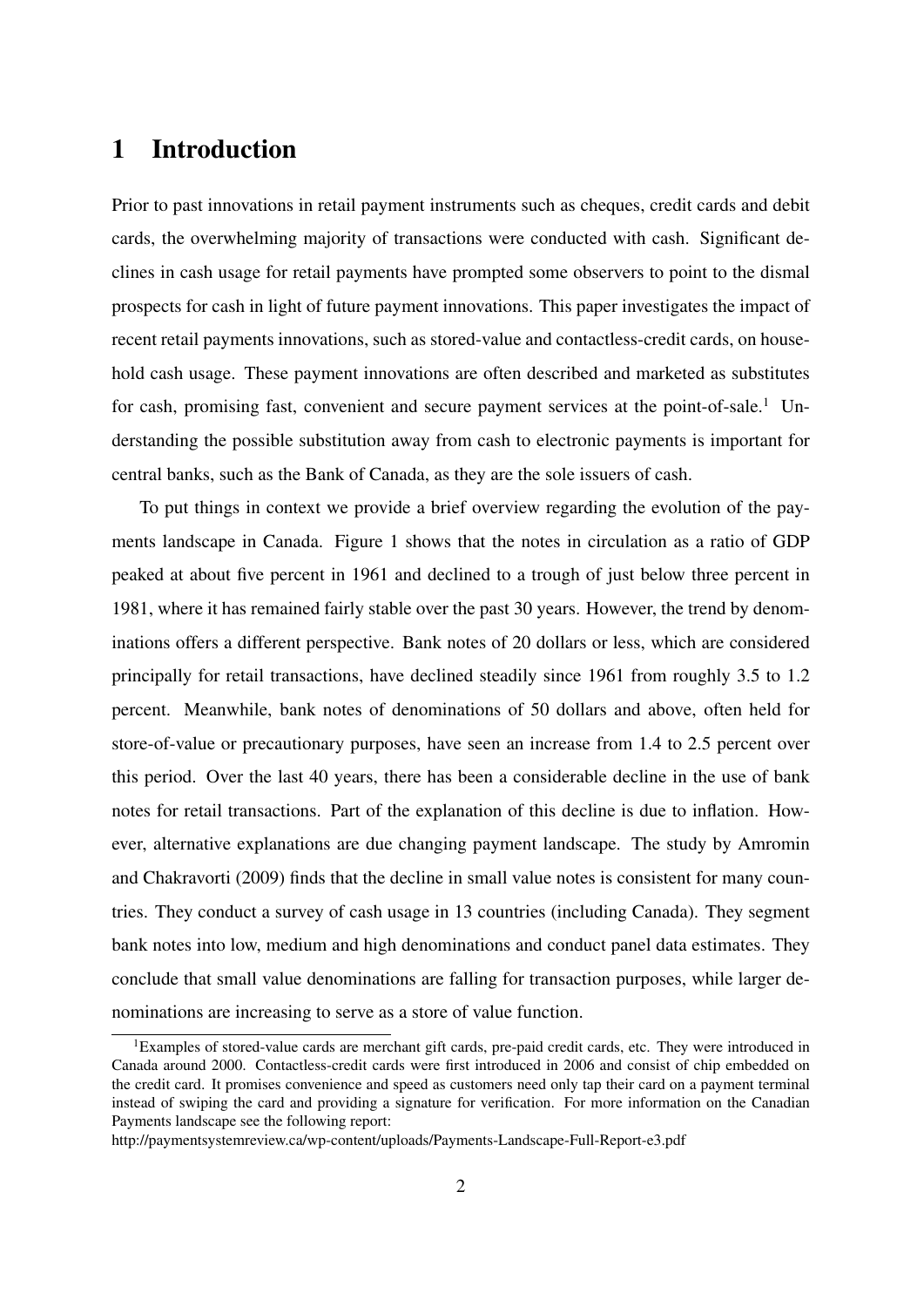In terms of the relative usage of cash and other means of payment, Figure 2 shows how the usage of credit cards and debits cards has increased rapidly while cash withdrawals from automated teller machine (ATM) have fallen over the past 20 years. Table 1 provides estimates of cash usage in terms of value and volume based on aggregate network data. During this 20 year period, the share of cash has fallen. Debit and credit cards account for a large portion of the value substitution while debit has captured a major portion of the cash volume share. However, despite the widespread diffusion of debit and credit cards the cash volume share illustrates that there is still a role for cash in retail payments.

To understand the use of cash and other means of payment, the Bank of Canada conducted the 2009 Method of Payments Survey which offers a clear picture of payment choice at the micro level. Table 2 illustrates that cash is dominant in volume and value for *micro payment* transactions i.e. less than 10 dollars. As transaction value rises, there is a shift towards debit card in terms of volume and credit cards for value. The main determinants of debit and credit card usage are safety, record keeping, the ability to delay payment and credit card rewards. Research by Arango, Huynh, and Sabetti (2011) show that consumer preference for cash is correlated with speed or convenience, merchant acceptance and low costs. Therefore, for card payments to compete with cash they must mimic the desirable features of cash.

Stored-value cards and contactless-credit cards were introduced to fill this convenience niche. The attractiveness of these cards for micro payments is the speed of use (e.g. contactless cards entail tapping your card at a POS terminal instead of swiping or entering a PIN code) and relative low costs for consumers. Currently, these payment innovations have minimal market share, see Table 2. Despite the relatively low market share there is a large potential for this market.<sup>2</sup> Figure 3 shows that the payment profile of stored-value cards is similar to cash as they are predominately used for low value transactions. For contactless-credit cards, see Figure 3, the profile is similar for debit at intermediate transaction values (20-50 dollars).

Previous studies have attempted to study the impact of payment innovations on the use of cash.<sup>3</sup> Our paper contributes to this literature in two major aspects. First, the novelty of our

<sup>2</sup>For example, Borzekowski and Kiser (2008) predict that *contactless-debit* in the U.S. will increase substantially in the next 10 years.

<sup>&</sup>lt;sup>3</sup>See Lippi and Secchi (2009) for a brief discussion of the related literature. See Stuber (1996) for a discussion of the electronic purse.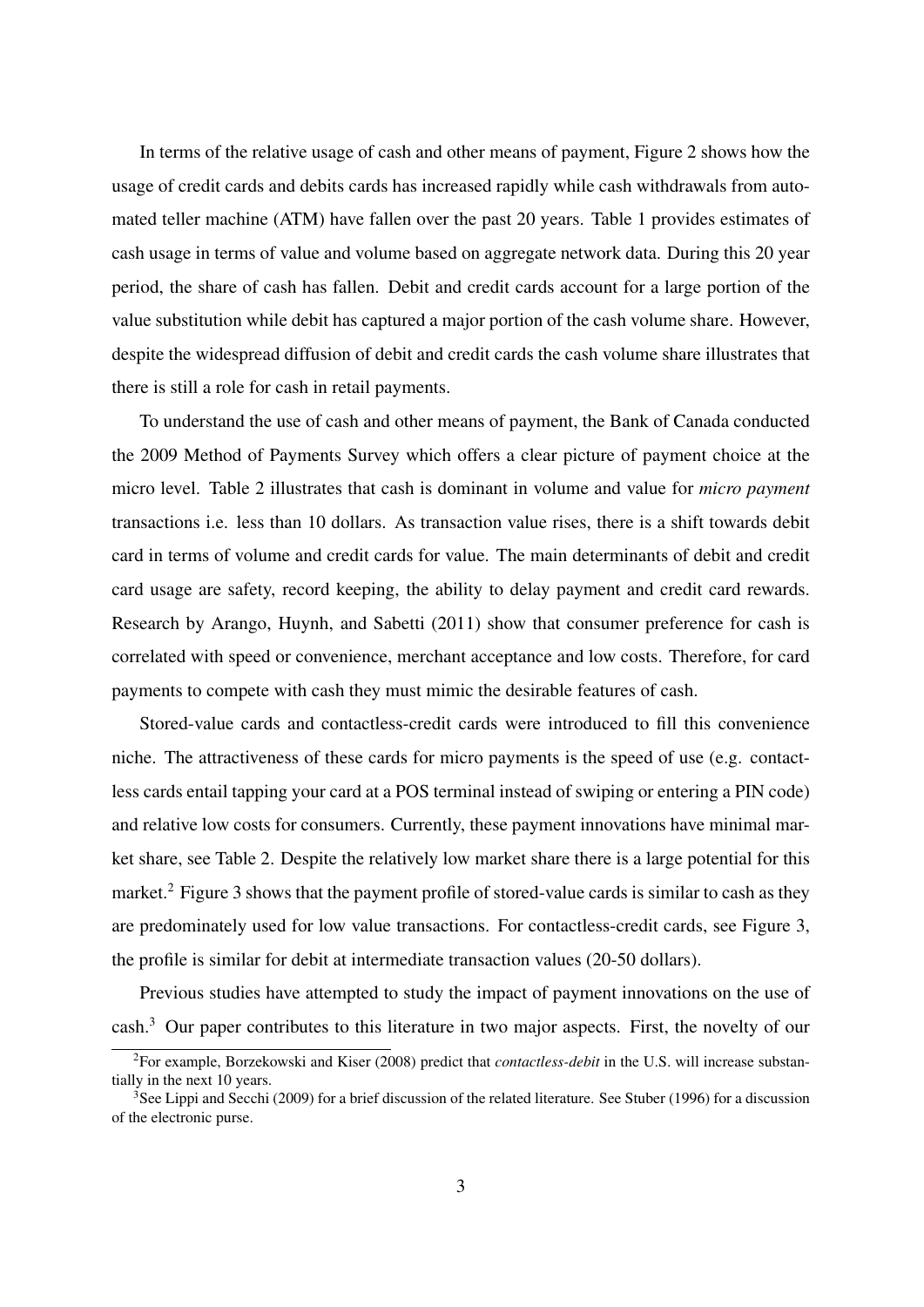study is to assess the impact of the most recent payment innovations such as contactless-credit or stored-value cards, which compete directly with cash in terms of convenience and ease of use. Second, we use the program evaluation methodology (propensity score matching) to study the impact of payment innovation on the cash ratio, defined as the ratio of the value of cash purchases to the value of total expenditures in the survey diary. This method allows researchers to correct for selection bias that is inherent in non-experimental data without imposing too many assumptions. For example, instrumental variable (IV) or parametric selection models require that an instrument (exclusion restriction) exists and a specific functional form exists between the cash ratio and innovation equations. In many cases, it is hard to think of a variable that affects payment innovation without a direct affect on the cash ratio. Also, solely relying on functional forms is not considered a convincing identification strategy. In contrast, propensity score matching (PSM) only requires some assumptions on the probability of payment innovation and that the selection effect is driven by observable factors.

In this paper, we use data from the 2009 Bank of Canada Method of Payment (MOP) survey to estimate the effect of retail payment innovations on the cash ratio at the individual level. Using causal inference methods we find that: first, the average treatment effect of contactlesscredit card results in a decrease of 14 per cent in the cash ratio in terms of value and 13 per cent for volume; second, the average treatment effect of stored-value cards suggests a decrease of roughly 12 per cent in the cash ratio in terms of value and 15 per cent for volume; third, sensitivity analysis suggests the findings are robust to varying degrees of unobserved heterogeneity.

The rest of this paper will proceed as follows: Section 2 will describe the micro data used in detail while Section 3 describes the empirical methodology. Section 4 highlights the results of the paper and Section 5 offers concluding remarks.

### 2 2009 Method of Payment (MOP) Survey

In order to provide a better understanding of the retail payment landscape, the Bank of Canada conducted an extensive micro survey of Canadians. The Bank of Canada 2009 MOP survey was conducted in November of 2009. Stratified random samples of adult Canadians aged 18 to 75 years old were drawn from access panels to obtain a national representative sample.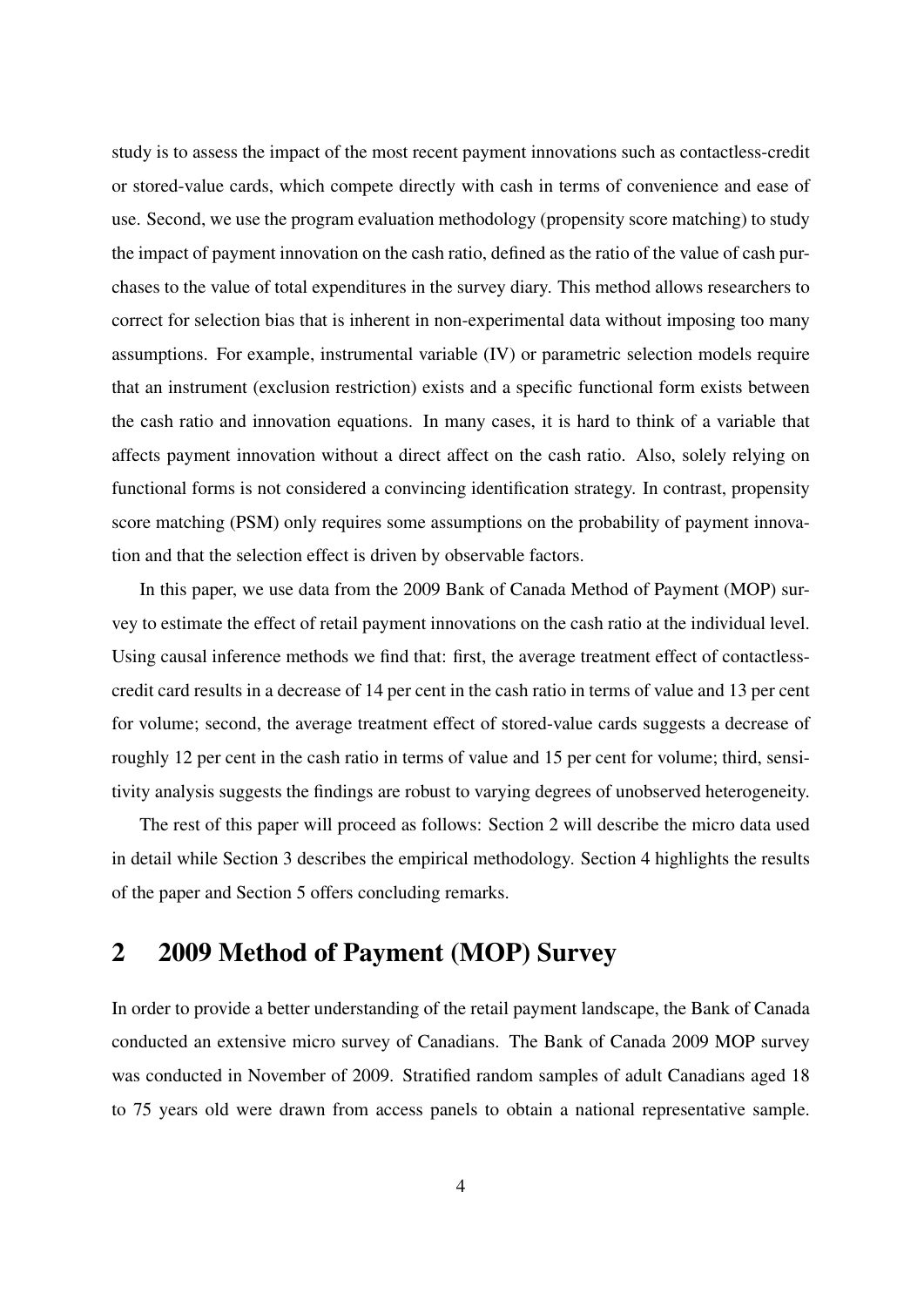The inclusion of an offline panel ensured coverage of the segment of the population without internet access. Survey respondents completed a survey questionnaire (SQ) and a three-day shopping diary (DSI), which was optional for participants from the online panel. The SQ included questions on demographics, banking and card information, perceptions on method of payment attributes and cash management or spending habits. The DSI collected records of payment behavior such as type of good purchased, value of transaction, payment method used, and whether any cash was obtained during the transaction. The survey comprised roughly 6,800 SQ respondents, and 3,200 DSI respondents which generated over 17,000 transactions. Finally, sample weights were designed to combine both online and offline samples using the Statistics Canada 2009 Canadian Internet Use Survey (CIUS) and a random digital dialing telephone survey.

The survey specifically asks respondents whether their main credit card was embedded with the contactless feature and whether the feature was used for transaction purposes. Questions about stored-value cards also appear in the survey. Table 2 shows the market shares in volume and value for each retail payment instrument used by individuals in the 2009 MOP Survey. It shows that cash still accounts for about half of all consumer spending in terms of volume but for only about 21 percent in terms of value. Credit cards and debit cards account for about the remaining half in terms of volume, and 76 percent in terms of value. However, cash dominates in low value transactions. Further, the shares of contactless-credit and stored-value cards are both small. In 2009, the share of contactless-credit card transactions was 1.2 and 0.9 percent in volume and value, respectively. Stored-value card purchases represented 1.6 and 1.1 percent in volume and value, respectively.

To estimate the impact on cash usage, we construct two measures of cash usage based on value and volume. For each individual in the DSI, we compute the cash ratio in terms of value, is the ratio of total value of cash purchases to total value of all purchases. The second measure, the cash share in terms of volume, is the ratio of total number of cash purchases to total number of all transactions. We suspect the effect on volume is important as the use of payment innovation is more greatly concentrated at the lower transaction value spectrum. We use these measures as opposed to a measure of cash holding, whether at the start of the diary or some average, due to the endogeneity between cash holding and spending. A large cash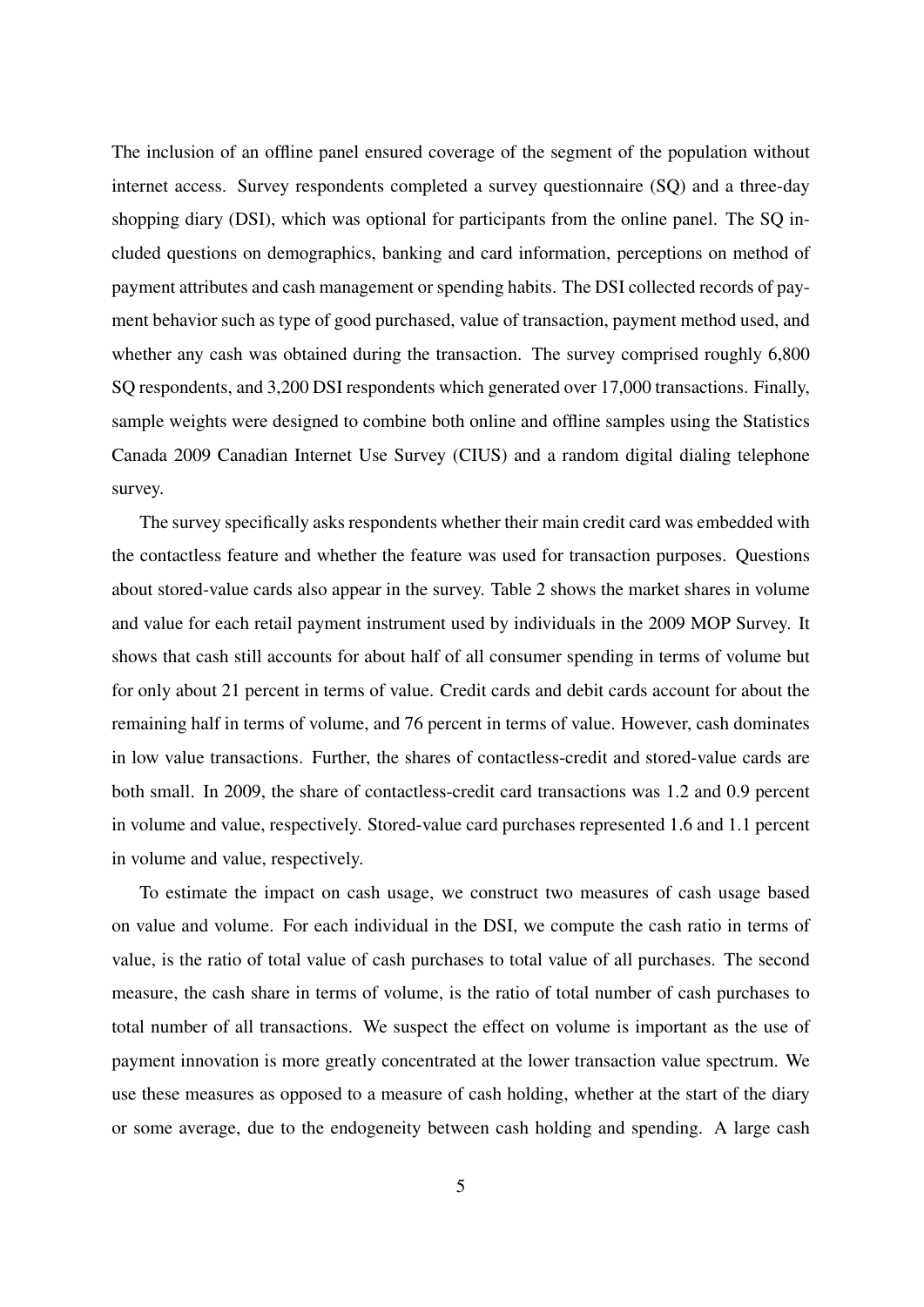holding may be partly motivated by the anticipation of incurring a large purchase or may be due to precautionary motives. Another issue is that cash holdings are strongly linked to economic transactions above and beyond retail locations. As a result, we exclusively focus on cash spending at retail locations as a proportion of total spending, and abstract from cash holdings. There are some diaries which have no transactions or just a a few (less than three). These respondents may have underreported or did not have many shopping opportunities.<sup>4</sup> Therefore, in the analysis only respondents who conducted at least three transactions in the DSI are used in our estimation sample. Conditioning on this sample, the average respondent conducts about six transactions, or roughly two per day. We find that excluding those individuals with fewer than three transactions does not affect the results, but reduces noise in our outcome variable. Although a diary of longer duration may have resulted in richer payment histories, the costs of collecting such information as well as the limitations of survey completion rates and fatigue effects, made three days the most practical length. For a practical suggestion on diary length see Jonker and Kosse (2009).

Table 3 distinguishes users of contactless-credit and stored-value cards (innovators) from individuals who do not (non-innovators) use them. The sample of innovators is more skewed towards the higher income and education brackets, and also spends more on average in the DSI and carries higher average bank account balances. Users of contactless-credit begin the diary with a slightly smaller amount of cash in their wallets on average as to non-users. However, the initial average cash holding for stored-value card users is roughly 64 dollars, which is less than the average of 77 dollars for non-users. Table 4 highlights the cash value and volume shares across innovators and non-innovators. The average non-user of contactless, with access to a credit card, spends roughly 32 percent of total value of purchases using cash while this number falls to 13 percent for contactless-users. The average stored-value card user spends 17 percent of total value using cash compared to 37 percent for the average non-user. In terms of volume, the average non-innovator conducts roughly half of all purchases in cash. The ratio of number of cash purchases to the total number of purchases in the DSI falls to 34 percent for the average contactless-user and to 29 percent for the average stored-value card user. We

<sup>&</sup>lt;sup>4</sup>A statistical analysis was completed to compare demographic characteristics of these households. There was no marked statistical significance in the characteristics.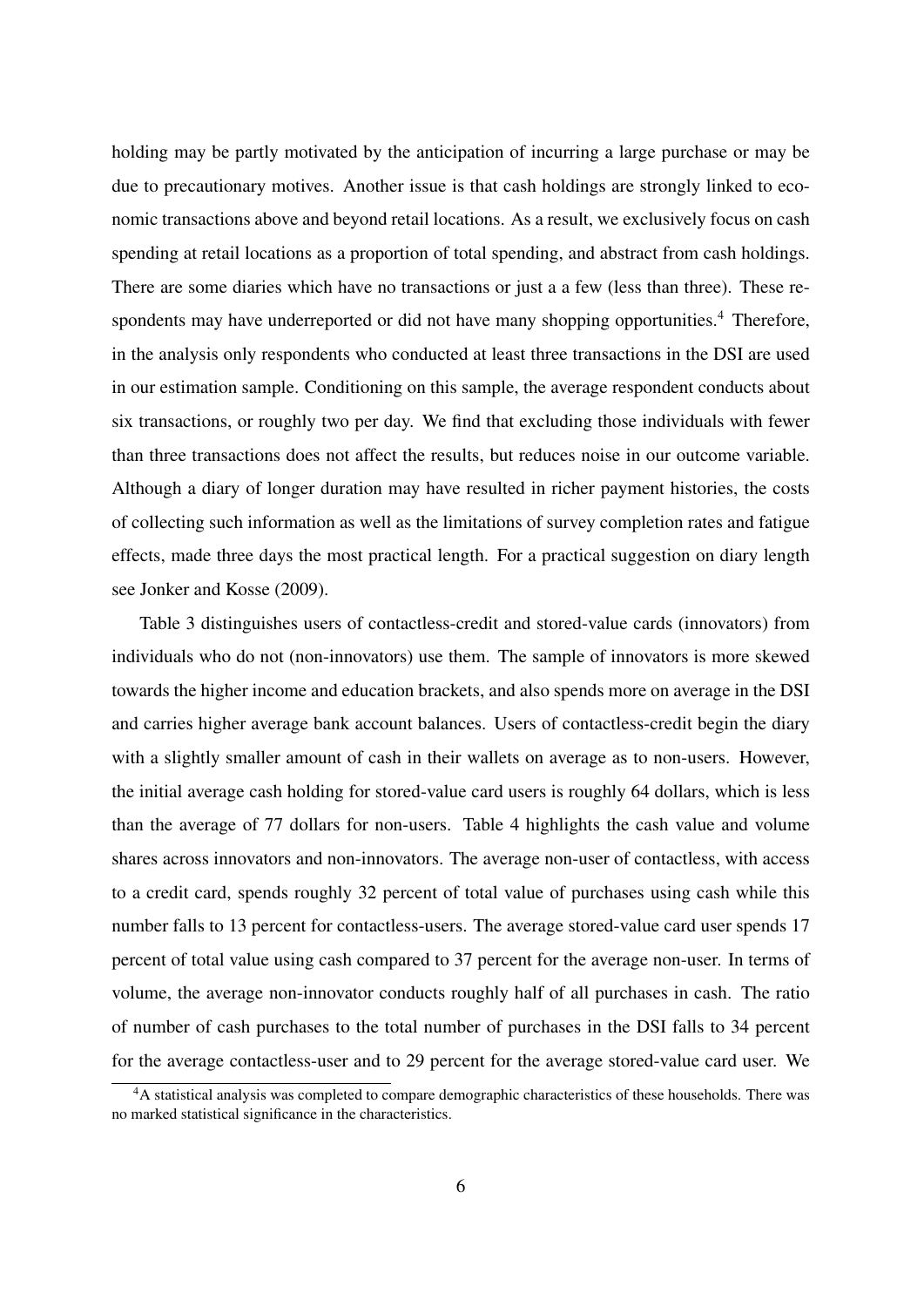find that both cash ratios, in terms of value and volume, are lower for payment innovators than for non-innovators and this finding is consistent across demographic groups, such as income levels. Table 4 also highlights a correlation between cash ratios in value and volume and some observable variables. For instance, the cash ratios are declining as income rises, and as debit and credit cards are more often accepted during one's shopping history. Furthermore, higher rankings of cash in terms of perceptions such as record keeping are associated with higher cash ratios in value and volume. The correlation across age seems to exhibit a U-shaped pattern, with higher cash usage seen across young adults under 25 and the elder over 55. An exception is contactless-credit users whose cash ratio increases with age. The results are generally in line with previous studies such as Stavins (2001), inter alia.

From the DSI we can observe some interesting empirical facts about the use of contactlesscredit and stored-value cards in relation to the traditional payment methods, cash, debit and credit. For example, Table 5 shows that the use of stored-value cards varies across types of purchases but that the bulk of purchases, roughly 43 percent, fall in the category of entertainment or meals, which also includes popular coffee outlets. Contactless-credit card purchases are overwhelmingly used for groceries, 56 percent, and at gasoline stations, 24 percent. Interestingly, the share of contactless-credit purchases in the retail goods category falls to roughly three percent, compared to 22 percent for credit cards. The lower use of contactless-credit feature relative to the traditional swipe-method for this class of purchases which are larger on average and more time-intensive suggests both reduced availability from the merchant side and less demand for facilitating the speed of the transaction from the consumer side.

Table 6 computes the proportion of transactions by payment method at different time intervals in terms of value and volume. It compares both weekday and weekend, and morning (AM) and afternoon or evening (PM). The table reveals that the majority of transactions are on weekday PM for all payment choices. However, both contactless-credit and stored-value cards have a larger proportion relative to other payment methods in terms of value. For both cash and stored-value cards the weekday AM transactions are larger in terms of volume than value pointing to small value transactions undertaken (i.e. buying a coffee). The patterns for contactless-credit, relative to debit and credit, indicate that it is used mostly in the PM weekday where time may be a constraint. On weekend PM the shares are slanted towards debit and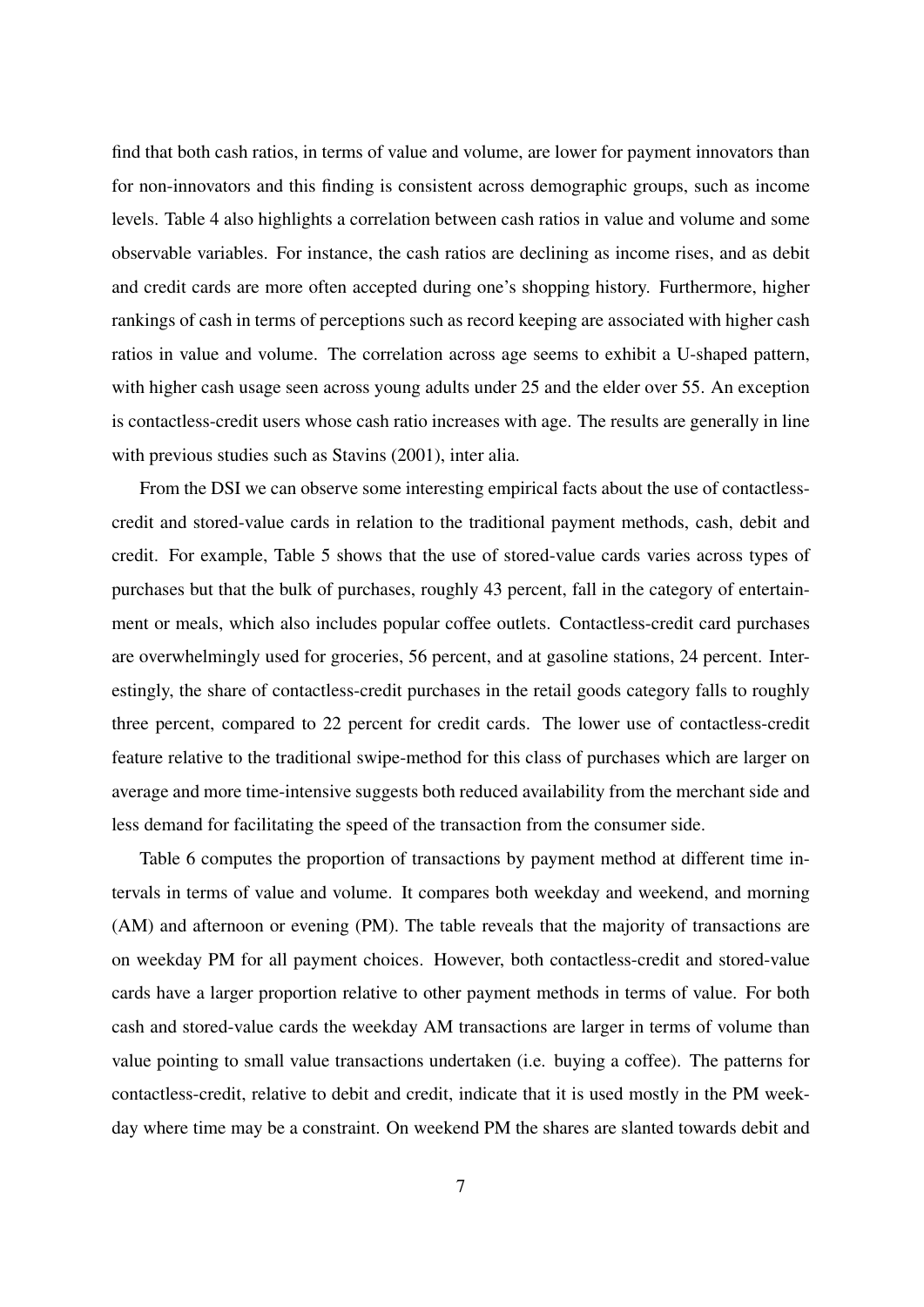credit cards.

The descriptive statistics offer preliminary suggestive evidence that payment innovation, defined by usage of contactless-credit and stored of value cards, is leading to a reduction of cash usage. However, we also observe that payment innovators are not a random sample from the broader population and the decision to use payment innovation may not be exogenous to cash usage. In the next section we discuss how empirically we can conduct a more appropriate assessment.

### 3 Empirical Methodology

From our descriptive statistics in Table 3 we find that innovators tend to use less cash than noninnovators. To link observable information with cash ratio we can estimate the relationship using an ordinary least squares (OLS) regression:

$$
CR_i = \mathbf{X_i} \beta + \delta PI_i + u_i,\tag{1}
$$

where  $CR_i$  is cash ratio,  $PI_i$  takes a value of one if the individual uses innovation and zero otherwise, and  $X_i$  is the vector of observables. In order to obtain an unbiased estimate of  $\hat{\delta}$ , the causal parameter, we require that *P I* is strictly exogenous. However, the direction of causation could run in the reverse direction i.e. people who use less cash are more likely to use innovative payment choices. This raises the endogeneity issues of whether innovation drives cash usage or vice-versa. Also, there maybe a selection issue whereby a third, unobserved factor, causes an individual both to select an innovative feature and simultaneously to use less cash.<sup>5</sup> An example could be an individual's preference for technology. Individuals who prefer technology may also tend to hold less cash and high propensity to use payment innovations. Under a scenario of selection bias, the causal effect of payment innovation on cash usage may be confounded.

The advantage of the 2009 MOP Survey is that beyond pertinent observable characteristics for each individual, whether demographics, banking profile or shopping behaviour, the inclu-

<sup>&</sup>lt;sup>5</sup>For payment card choice it is exacerbated by the issue of two-sided markets. That is the users of card payments and the merchants who offer these payment choices via terminals. Therefore, the usage of payment innovation may exhibit feedback effects. For more details on the empirics of two-sided markets see Rysman (2007).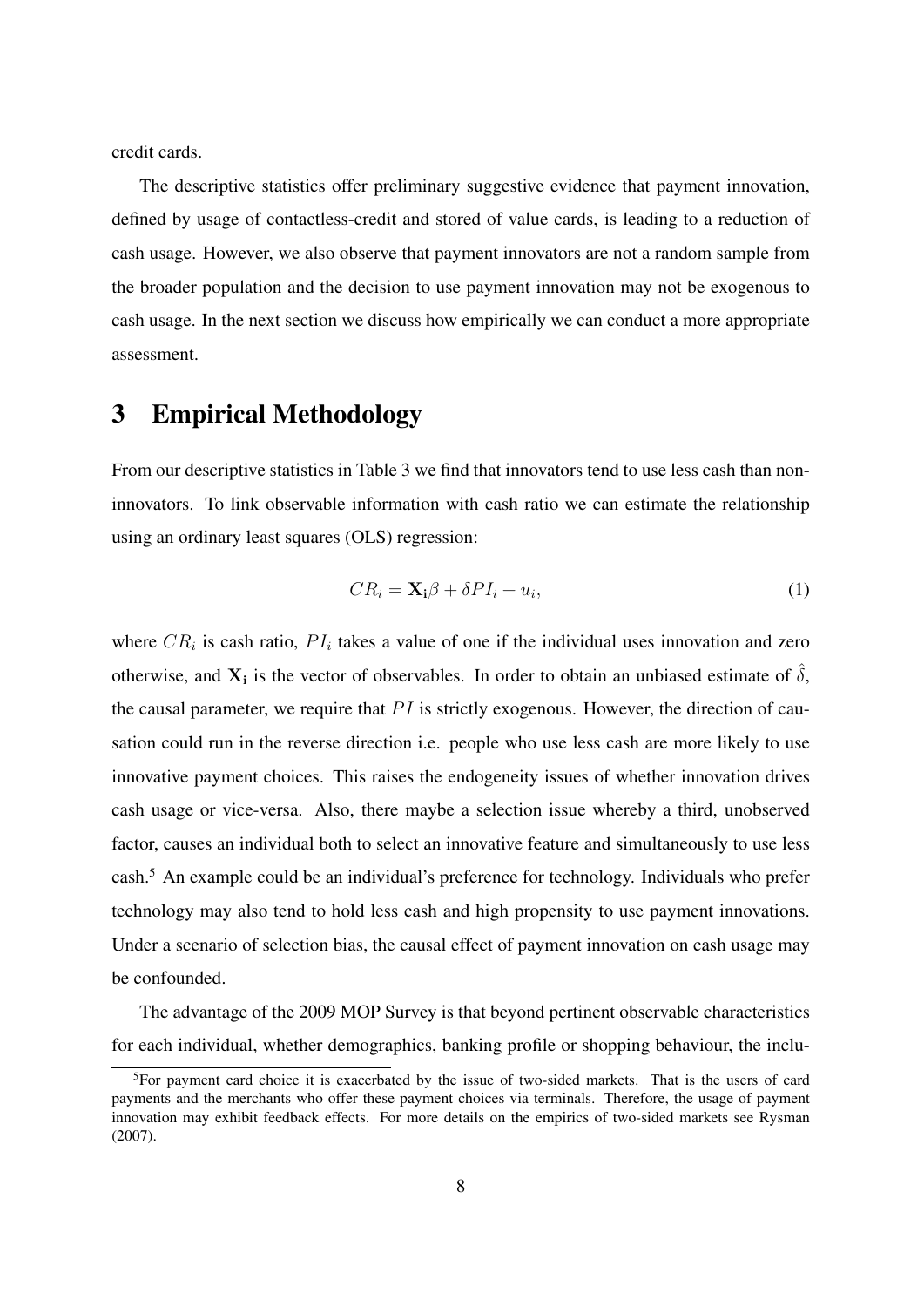sion of perceptions on payment attributes helps capture what otherwise would be unobserved heterogeneity. Therefore, the usage of payment innovation is non-random, so we need to control for selection. A common approach, suggested by Duca and Whitesell (1995), is to estimate a two-system equation which models the outcome or cash ratio and the selection or payment innovation:

$$
CR_i = \mathbf{X}_i \beta_1 + \delta PI_i + u_i,
$$
  
\n
$$
PI_i^* = \mathbf{X}_i \beta_2 + \rho \mathbf{W}_i + \epsilon_i,
$$
\n(2)

where  $PI_i^*$  represents the latent utility from using payment innovation or

$$
PI_i = \begin{cases} 1, & \text{if } PI_i^* > 0 \\ 0, & \text{otherwise.} \end{cases}
$$
 (3)

However, this methodology requires the variable, **W<sup>i</sup>** , to be correlated with the probability of payment innovation but not to directly affect cash usage. In the econometric literature this shifter is known as an exclusion restriction. The robustness of the results will hinge on the quality of these exclusion restrictions which can be difficult to ascertain.<sup>6</sup> Without exclusion restrictions, identification depends on strong assumptions of normality and functional forms, which may not be tenable.<sup>7</sup> Our attempt to implement this procedure resulted in implausible estimates, due to the lack of instruments and the parametric specification that the error terms follows a bivariate normal distribution.

Panel data methods are an alternative way to account for unobserved heterogeneity. For example, Hsiao (2002) discusses how to either parametrize the unobserved heterogeneity using the random-effects approach or to *difference* it via fixed-effects. Empirical implementation of such methods have been used by Lippi and Secchi (2009) or Fujiki and Tanaka (2009). These authors use the panel structure of the Italian and Japanese household data, respectively, to control for unobserved heterogeneity. Unfortunately, our study does not contain panel data and so this feature cannot be exploited.

Our analysis is undertaken in the spirit of Mulligan and Sala-i-Martin (2000) who model

 $6$ Attanasio, Guiso, and Jappelli (2002) in their study of Italian household data use provincial variation in the number of bank branches and ATMs as an exclusion restriction. They argue that the geographical variation in banking should affect adoption but not money demand.

<sup>&</sup>lt;sup>7</sup>Other empirical examples are Stix (2004), Schuh and Stavins (2010), inter alia.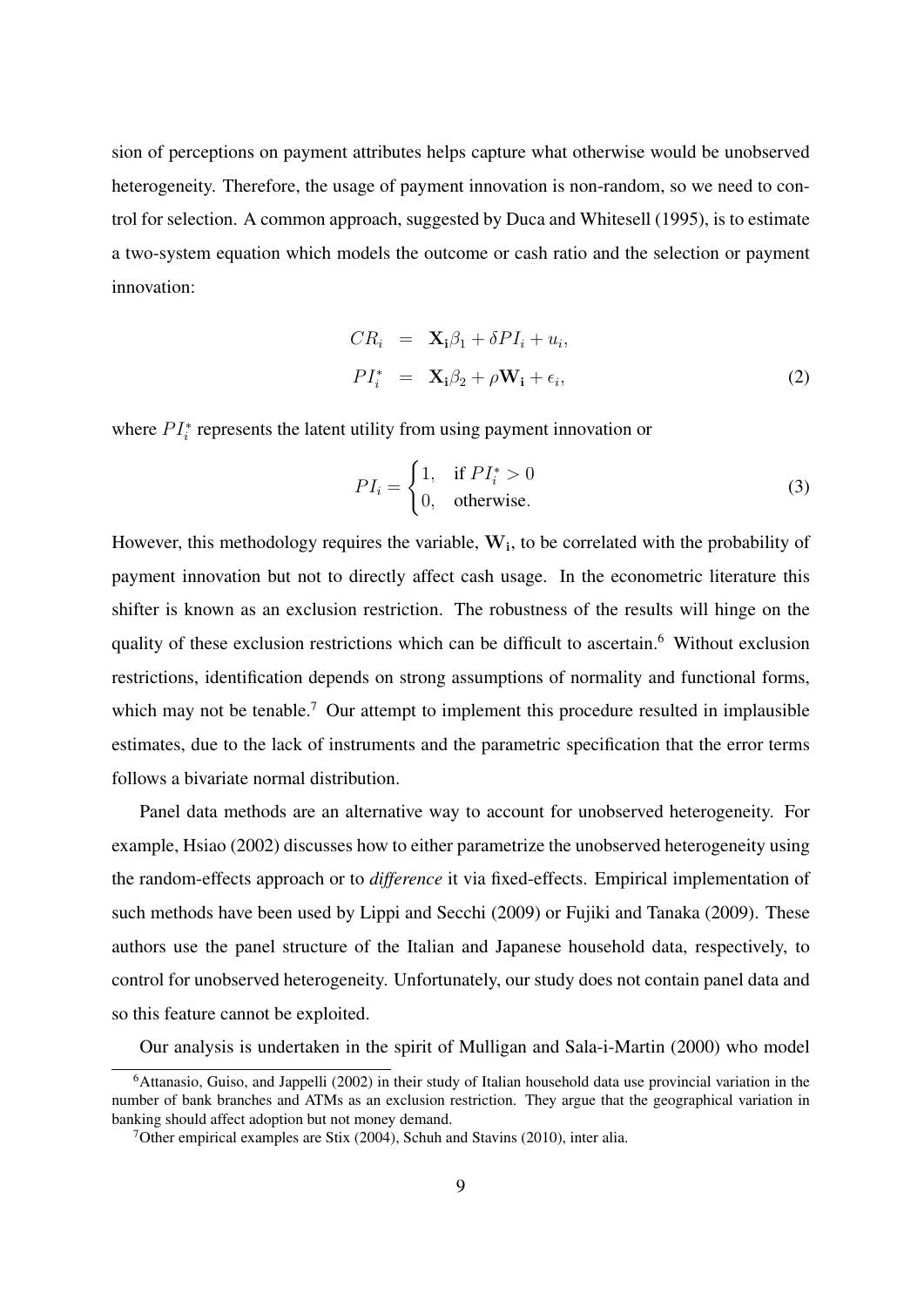the extensive and intensive margins of money demand. They explicitly model the decision to adopt a bank account (extensive margin) and find that it affects one-half of the interest elasticity (intensive margin) especially at low interest rates. The intensive margins are important if there are large variations in the interest rates. However, at low interest rates the extensive margins dominates since there is a lot of heterogeneity or variation across households.

#### 3.1 Program Evaluation Approach

Here we briefly discuss how we use the program evaluation approach to estimate the impact of innovations on cash usage. With respect to both measures of cash usage in terms of value and volume, we can define  $CR_i(PI_i)$  as the cash ratio for individual *i*, which can take on either of two values,  $CR_i(1)$  for innovators ( $PI_i = 1$ ) and  $CR_i(0)$  for non-innovators ( $PI_i = 0$ ). We are interested in the difference between cash ratios for individual *i* as a payment innovator and as non-innovator or  $CR_i(1) - CR_i(0)$ . However, we can only observe either  $CR_i(1)$  or  $CR<sub>i</sub>(0)$ . Instead, we compare the cash ratio, for a payment innovator and a non-innovator who has comparable characteristics.

The group of innovators is referred to as the treatment group, whereas the non-innovators are the control group. The average difference in cash ratios is computed by taking the expectation of the difference in cash ratios between innovators and non-innovators, conditional on a set of observables. This quantity is known as the average treatment effect (ATE) and the average treatment effect on the treated (ATT):

$$
\tau_{ATE|\mathbf{X}} = E[CR_i(1) - CR_i(0)|\mathbf{X_i}], \tag{4}
$$

$$
\tau_{ATT|\mathbf{X}} = E[CR_i(1) - CR_i(0)|\mathbf{X_i}, PI = 1]. \tag{5}
$$

The ATE ( $\tau_{ATE|X}$ ) represents the expected treatment on a randomly drawn individual across the entire sample whereas the the ATT ( $\tau_{ATT|X}$ ) measures the mean effect for the sample of innovators. From a policy perspective, the latter quantity may be more relevant for individuals in the sample who are more likely to become payment innovators.

Thus, we estimate the  $\tau_{ATE|X}$  and  $\tau_{ATT|X}$  by comparing innovators and non-innovators with the same propensity score,  $p(PI_i = 1|\mathbf{X_i})$ , which denotes the probability that individual *i* uses payment innovation conditional on observable characteristics. This technique, known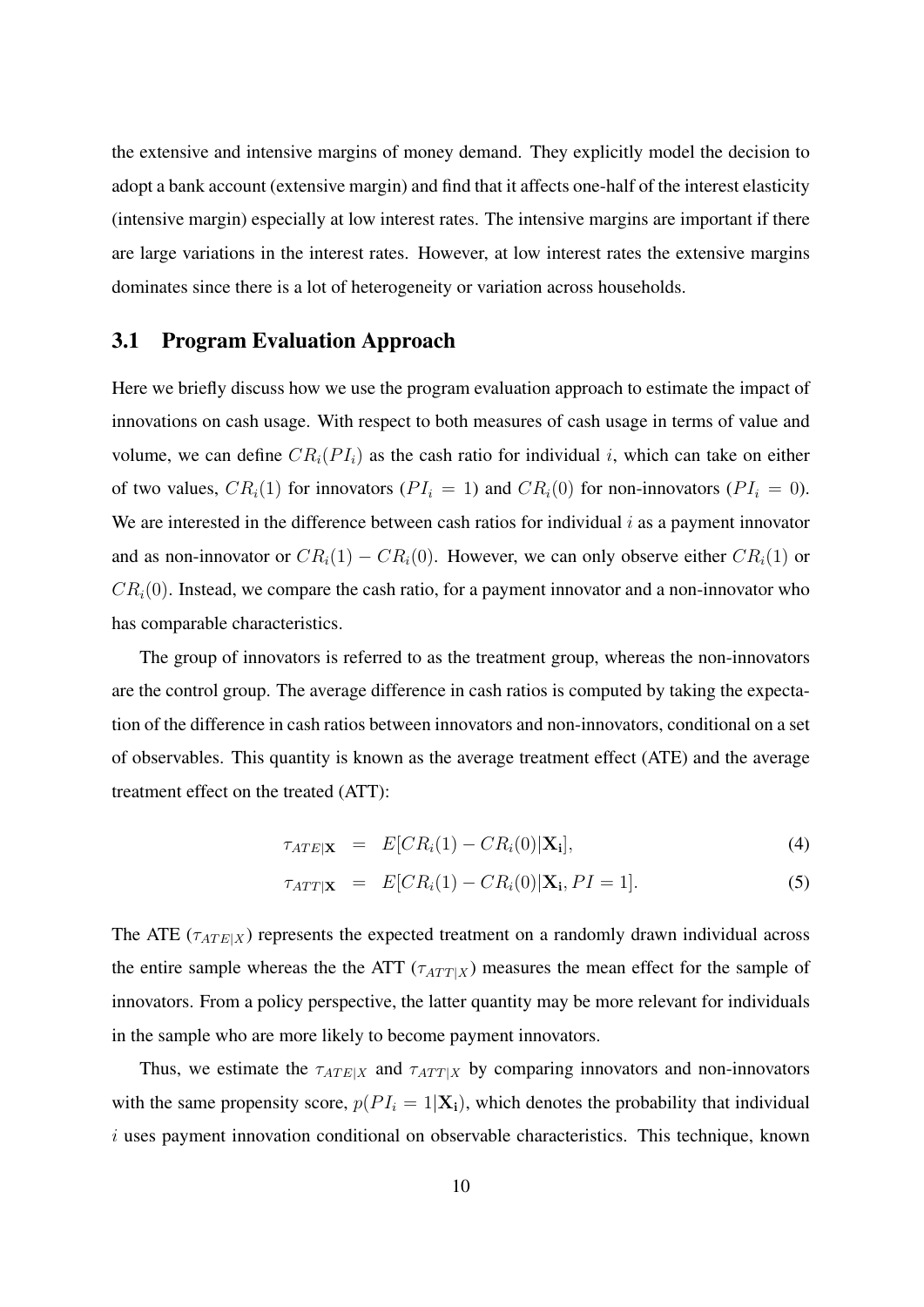as propensity-score matching (PSM), allows for simple estimation of the desired causal impact because it reduces the matching problem from a vector of observable characteristics to a simple unit-dimensional measure. In the first stage, the propensity score denoted by  $\hat{p}(X_i)$ is estimated. The propensity scores can then be compared using some distance metric. In our implementation we use both nearest-neighbour matching (NN) and kernel matching (KM). Therefore, we can write the PSM estimators for  $\tau_{ATE|X}$  and  $\tau_{ATT|X}$  as,

$$
\widehat{ATE} = \hat{\tau}_{ATE|X} = \frac{1}{N} \sum_{i=1}^{N} \frac{[PI_i - \hat{p}(X_i)]CR_i(PI_i)}{\hat{p}(X_i)[1 - \hat{p}(X_i)]},\tag{6}
$$

$$
\widehat{ATT} = \hat{\tau}_{ATT|X} = \frac{1}{N_1} \sum_{i=1}^{N_1} \frac{[PI_i - \hat{p}(X_i)]CR_i(PI_i)}{1 - \hat{p}(X_i)},\tag{7}
$$

where  $N_1$  is the number of individuals who are payment innovators while  $N_2$  are the noninnovators. By definition, the total sample is  $N = N_1 + N_2$  individuals. Intuitively these estimators can be interpreted as an average of cash ratios weighted by propensities to use payment innovations.

A technical assumption required is the overlap assumption — individuals with the same characteristics must be capable of both participating and non-participating in payment innovations, or  $0 < p(PI_i = 1|\mathbf{X_i}) < 1$ . Otherwise, we would not have a comparison group for this subset of the sample. This assumption is verified by comparing the propensity scores of the two groups.

The second and more crucial assumption is commonly known in the literature as ignorability of treatment. That is conditional on observables **X**, the decision to use payment innovation is random, or in other words, it is exogenous to the cash ratio decision. This assumption, also known as unconfoundedness or selection on observables, requires that two individuals with the same observable characteristics will both be just as likely to participate in innovation. In order for this assumption to hold, there must not exist any remaining factor beyond our current set of control variables that systematically causes two identically observed individuals to differ in their odds of using payment innovation, referred to as hidden bias. In practice, we cannot directly test the unconfoundedness assumption. However, we can offer some guidance on how much of an impact on the decision to use payment innovation some unobserved factor must have in order to render our results insignificant.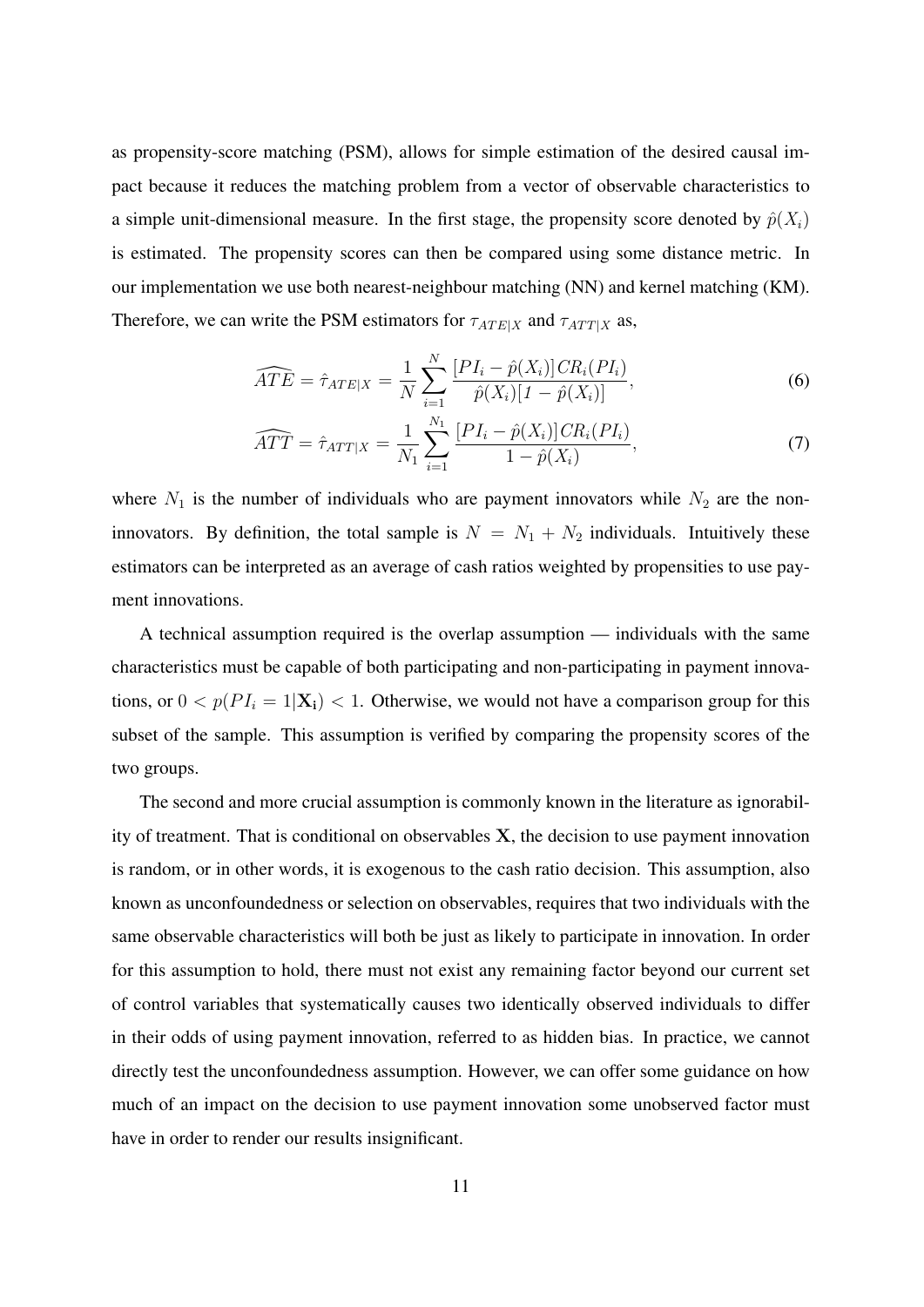#### 3.2 Sensitivity Analysis: Rosenbaum Bounds

To quantify how sensitive our PSM estimates are to unobserved factors we compute the Rosenbaum bounds (RB), as described in Rosenbaum (2002). The RB are framed in terms of ratio of propensities to use innovation for two matched individuals, a payment innovator and a noninnovator, with the same observed characteristics. The probability of payment innovation can be written as:

$$
p(PI_i|\mathbf{X_i}) = F(\mathbf{X_i}\beta + \gamma u_i),
$$
\n(8)

where *u* denotes an unobserved variable,  $\gamma$  is a scalar and *F* denotes a cumulative density function. Assuming there is no hidden bias,  $\gamma = 0$ , then the log-odds ratio  $p(PI_i|\mathbf{X_i})/p(PI_j|\mathbf{X_j}) =$ 1 for individuals with the exact same characteristics  $X_i = X_j$ . If hidden bias exists then  $\gamma > 0$ so that the log-odds ratio  $p(PI_i|\mathbf{X_i})/p(PI_j|\mathbf{X_j}) \neq 1$ . Sensitivity analysis evaluates the impact of unobserved heterogeneity on the log-odds ratio of propensities between two matched individuals reduces the statistical significance of the treatment effect. The RB is the upper bound on how much hidden bias can be tolerated.

### 4 Results

We consider two payment innovations: contactless-credit and stored-value cards. The treatment group is defined as the users of these payment innovations during the DSI. Both cases have as control group non-users of payment innovation, however, the control group for contactlesscredit users excludes individuals without access to credit cards. For each case, we estimate two models: a simple model controlling for demographics only (DEMO) and a full model (FULL) which controls additionally for shopping characteristics from the DSI, and perceptions on payment method attributes. We use perceptions on cash attributes relative to credit and debit. To avoid potential endogeneity issues, we measure each respondent's shopping characteristic, such as initial cash holdings, as a ratio relative to the average within the individual's demographic stratum, following Stango (2000). The appendix contains a more complete description of the variables.

For contactless-credit, the marginal effects of the propensity score estimates for the first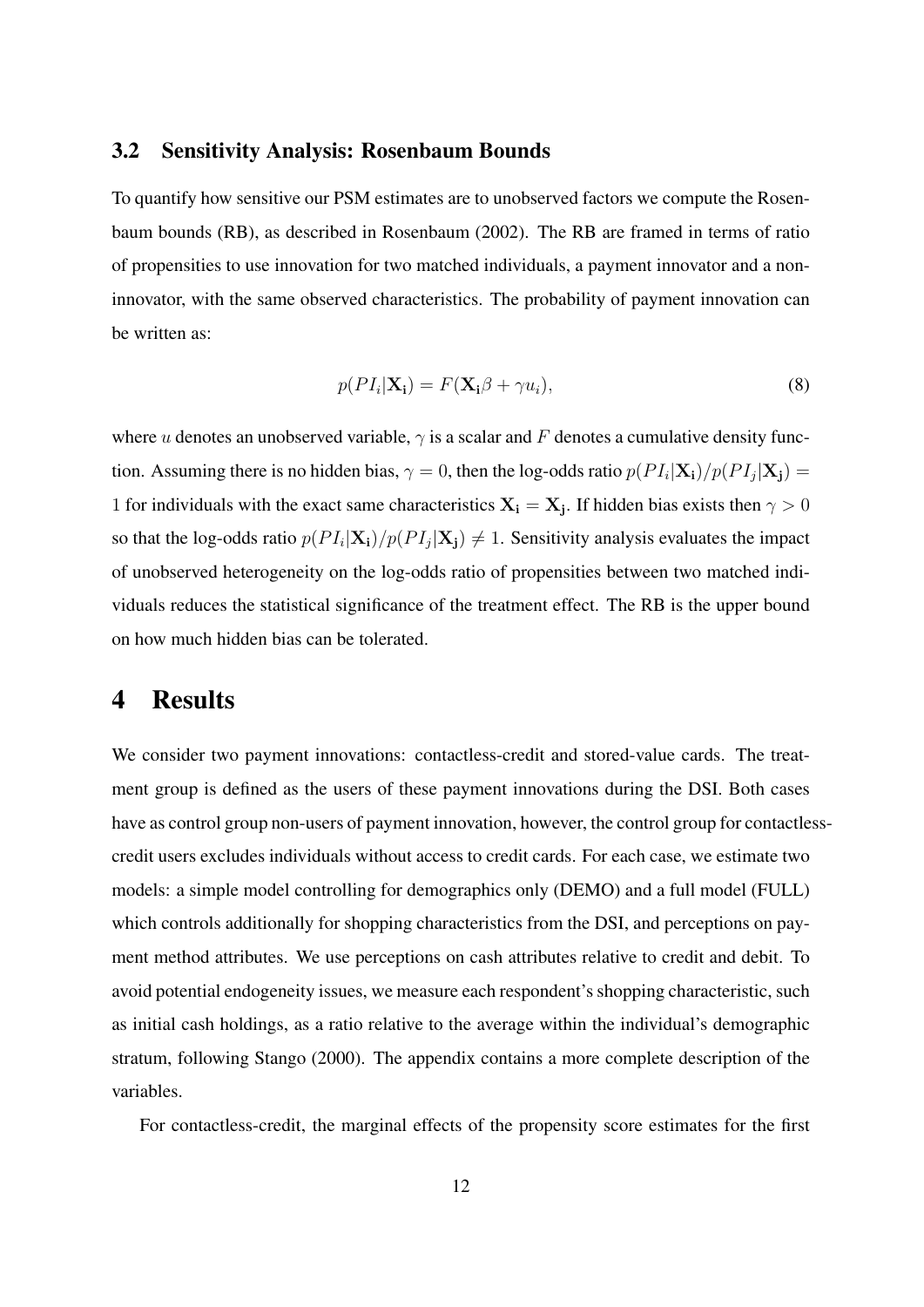stage are displayed in Table 7. Overall, we observe that the coefficients in DEMO are robust to the more complete (FULL) specification. We observe that family size, whether an individual revolves on her credit card are significant factors in explaining usage of contactless-credit feature, along with certain perceptions and shopping characteristics. Individuals in larger households, likely with children, may be under more time constraints and may be attracted to the added convenience of the contactless feature. Revolvers on credit cards are roughly six percent less likely to use the contactless-credit feature, as they may prefer using the credit card for its credit facility rather than for its transactional services and they may also be individuals with lower incomes on average. We find that as fear of fraud of cash relative to cards increases, individuals are less likely to use contactless-credit, perhaps due to the lack of merchant verification associated with the contactless-credit feature. Individuals are also more likely to use contactless-credit when they view cash as more expensive than credit and debit cards.

For stored-value card users, there is a significant positive income effect. In contrast to the effect of perceptions on the propensity to use contactless-credit, as the fear of fraud of cash relative to cards increases, individuals tend to be more likely to revert to stored-value cards which have limited liability. Lastly, as the perception of cost of cash increases relative to cards, individuals tend to be less likely to use stored-value cards, which may suggest some complementarity between cash and prepaid cards. Figures 4 and 5 display the propensity scores for innovator and non-innovators for contactless credit and stored-value card, respectively. These figures confirm visually that the overlap assumption is met. Further, Figures 6 and 7 illustrate the cash ratio versus propensity score for non-innovator and innovators of contactless-credit and stored-value cards, in terms of value and volume. These figures show innovators tend to have a lower cash ratio as their propensity score increases while for non-innovators the relationship is not as stark.

The treatment effect results are summarized in Table 8 and Table 9 for contactless-credit and stored-value cards, respectively. The ATE/ATT estimates are computed using both OLS and PSM methods. OLS ATE/ATT is estimated using the cash ratio regression (1) and computing the ATE/ATT parameters. The PSM estimates are computed using kernel matching (KM)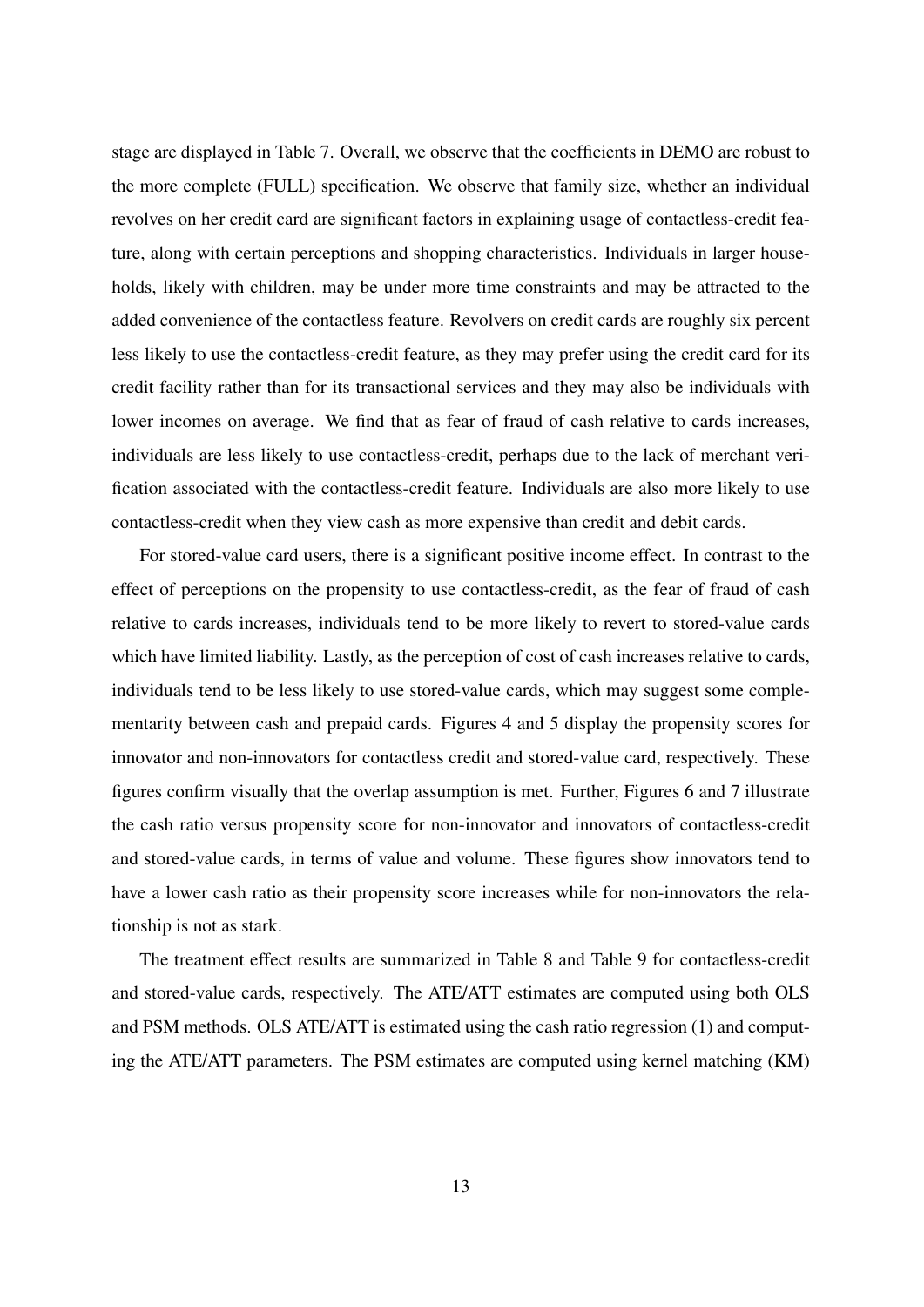method.<sup>8</sup> Angrist and Pischke (2008) suggest that OLS estimates be provided to serve as a baseline comparison to the PSM results. We use the Stata module *-psmatch2-* to implement PSM estimation in *Stata*, see Leuven and Sianesi (2003).<sup>9</sup>

Overall, the results suggest that recent payment innovations is negatively impacting cash usage, in terms of both value and volume. The results are statistically significant and change little across DEMO and FULL specifications. For most of the cases the PSM results are similar to OLS estimates as there confidence intervals intersect so they are almost observationally equivalent. The results are not surprising since both estimators are semiparametric and are robust to some parametric assumptions. We concentrate our discussions to the estimates from the FULL model. The  $\widehat{ATE}$  on the cash value share is roughly -14 and -12 percent for contactlesscredit and stored-value cards, respectively. The  $\widehat{ATE}$  on the cash volume share is roughly -13 and -15 percent, respectively. As a back-of-the-envelope calculation, for an average non-user of contactless who spends 221 dollars in total transactions with a cash ratio of 32 percent, the treatment estimates would imply that cash spending would drop by roughly 32 dollars if they had used contactless-credit card. Similarly, the treatment estimates imply that cash spending for the average non-user of stored-value cards would fall by roughly 24 dollars if they had used a stored-value card. Overall, the number of cash transactions would fall by close to one transaction on average.

#### 4.1 Sensitivity Analysis

The PSM results are quite significant but are smaller than the difference in means obtained from analyzing Table 4. Results from OLS are similar but have large confidence intervals. Controlling for additional observable characteristics in the FULL model seems to reduce potential bias. To understand the potential effect of unobserved heterogeneity on the PSM result we compute the RB using the *rbounds* program, see Gangl (2004). The estimates of the RB range from 1.37 to 2.55 and suggest that our results are quite tolerant to unobserved bias. Only the results for the impact on the cash value share due to stored-value cards are somewhat less

<sup>&</sup>lt;sup>8</sup>We also use nearest neighbour matching (NM) and found that the results are similar. We calculate standard errors via 1000 bootstrap replications. Abadie and Imbens (2008) show that the bootstrap with NM fails while it is valid for the KM, thus, another reason only to present the KM results.

<sup>&</sup>lt;sup>9</sup>The probit specification was also implemented for robustness and the results were quite similar. We also use the link test to check if the logit link function is correctly specified.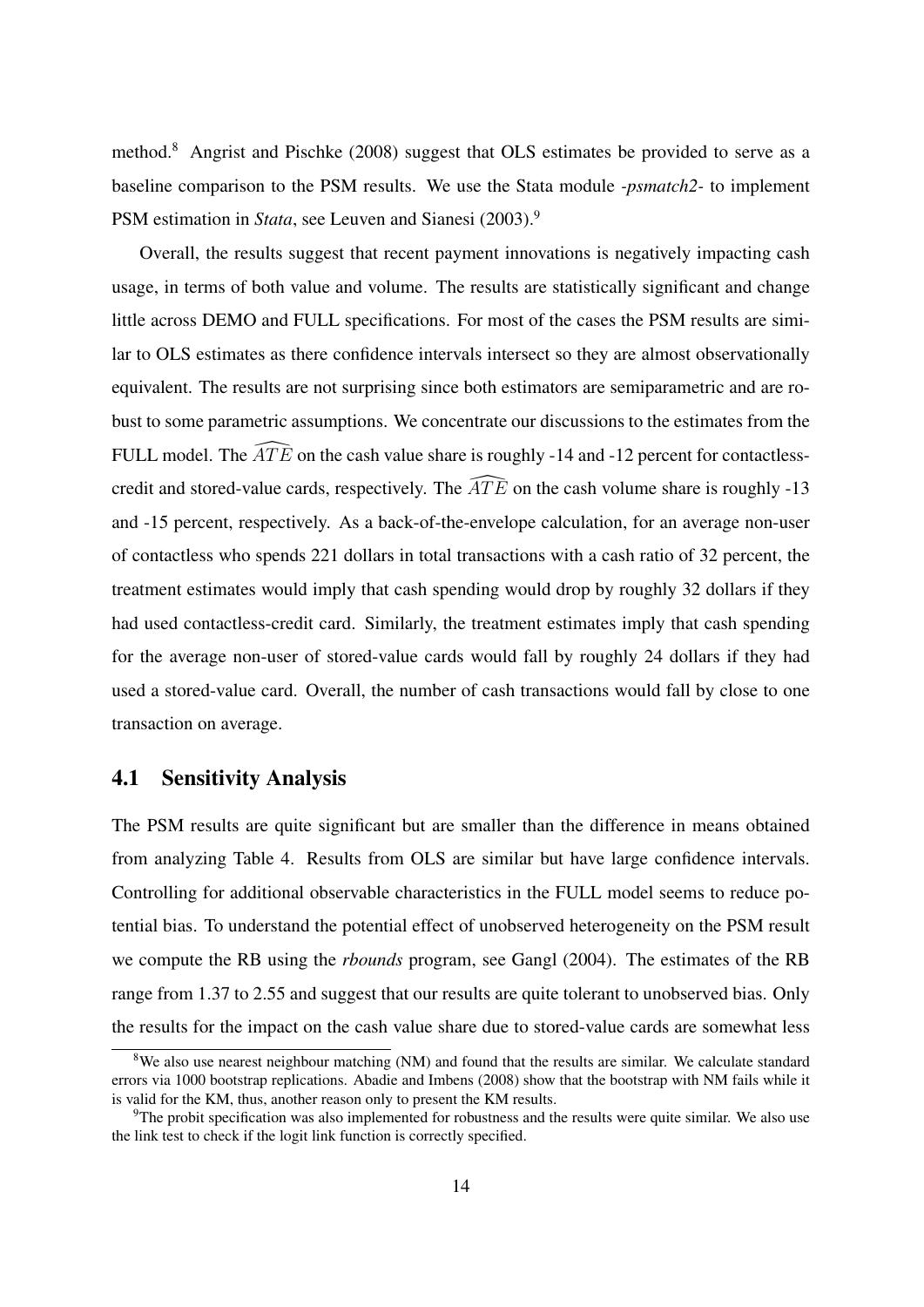convincing, which seems to intuitively follow from the fact that stored-value cards are mostly used for small value transactions.

For concreteness, we relate the RB to observable factors. For the case of  $\widehat{RB} = 2$ , if an unobserved factor caused a payment innovator to be twice as likely to innovate than a noninnovator, our results would lose statistical significance. Following Bharath, Dahiya, Saunders, and Srinivasan (2009), we can solve for the magnitude of a change in an observed covariate necessary to obtain  $\widehat{RB} = 2$ . Based on the logit model, the ratio of propensities should change by a factor of

$$
\widehat{RB} = \exp(\beta_k s_k n),\tag{9}
$$

where  $\beta_k$  is the logit coefficient and  $s_k$  is the standard deviation of variable *k*. Setting this quantity equal to  $\widehat{RB} = 2$ , we can solve for *n* for each continuous variable in our model. For example, *ceteris paribus*, for an individual from a matched pair the perception on cost would have to change by roughly one standard deviation for the treatment effects for contactless-credit and stored-value cards to become insignificant. These findings suggest our results may remain statistically significant even in the presence of unobserved factors.

#### 4.2 Definition of Treatment Group

Table 11 provides a summary of the robustness for various definitions of treatment and control groups. The analysis undertaken considers Case 1. We find that the results are qualitatively the same when the treatment group is defined as users of payment innovation  $(N_U)$  with the control group being either defined as non-users  $(N_{AN})$  or non-adopters  $(N_N)$ , see Case 2 and 3. The only marginally negative impact occurs when the treatment group is adopters non-users  $(N_{AN})$  and users  $(N_U)$  of payment innovation and control group is non-adopters  $(N_N)$ , see Case 4. However, when we exclude the users of payment innovation  $(N_U)$ , the impact of payment innovation is zero, see Case 5. Exhausting the possible cases demonstrates that the impact is primarily due to using payment innovation. In the case of contactless-credit, adoption is not necessarily a choice of the individual and those who have this feature may not use them. Adoption of stored-value cards is also not necessarily a permanent feature of one's portfolio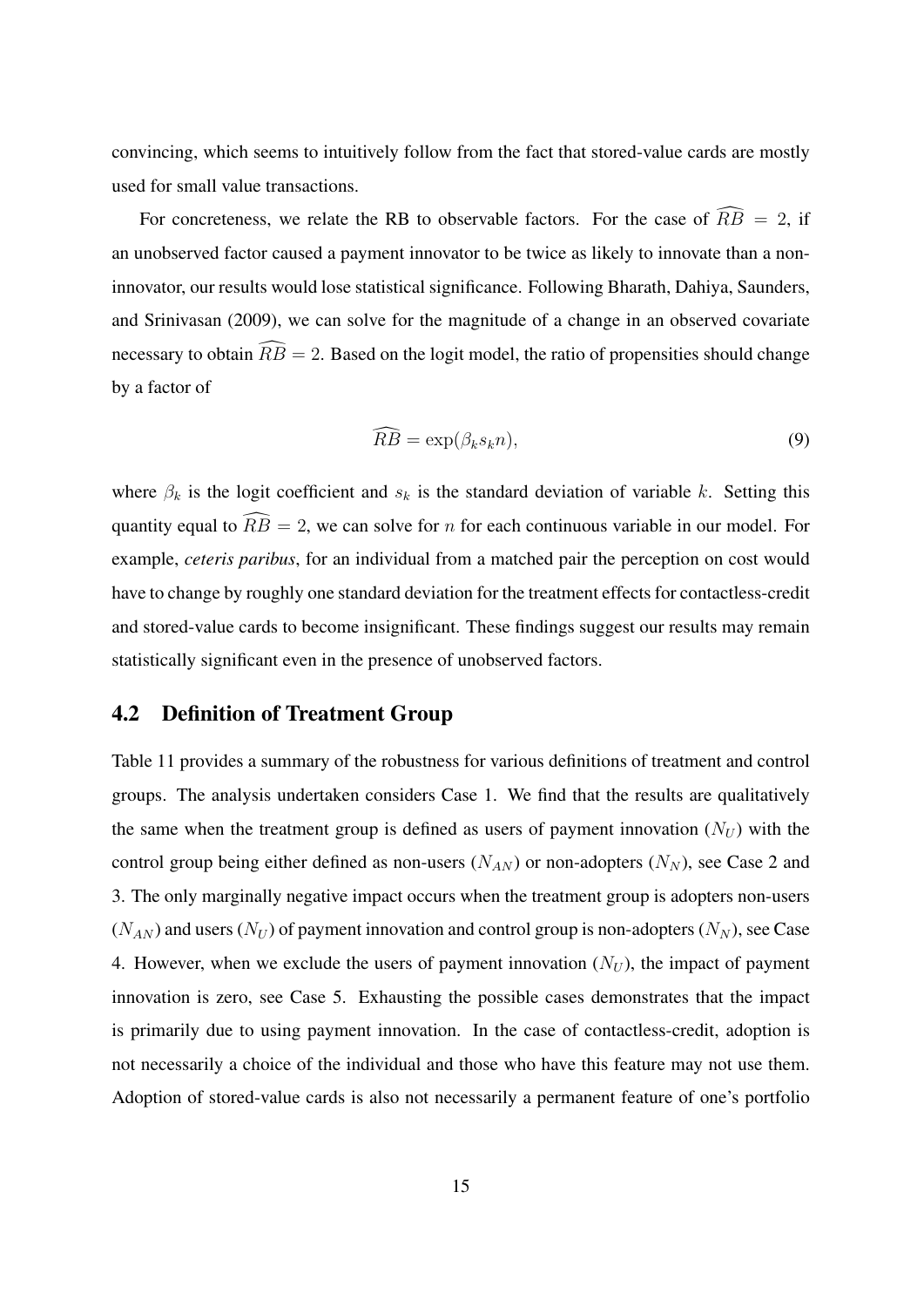and therefore the impact from solely adopting this payment feature may not be evident.<sup>10</sup>

### 5 Conclusion

We investigate the effects of innovations of retail payment instruments on the use of cash for retail transactions in Canada. We find some evidence that recent innovations in Canada such as contactless-credit cards and stored-value cards have led to a reduction in cash usage. We find that stored-value cards are primarily used for low-value transactions, under 10 dollars, while contactless-credit cards are mostly used for intermediate-value transactions, ranging from 10 to 40 dollars.

These results confirm the hypothesis that payment innovations have led to a decrease in cash usage. The increasing popularity of credit cards and debit cards over the past 20 years have resulted in a shrinking share of bank notes in retail transactions, both in terms of volume and value. However, the advent of contactless-credit cards and stored-value cards, which are designed to be more convenient and less costly, may further reduce cash usage.

One of the limitations of using the 2009 MOP Survey data in this type of study is that it can provide only a snapshot of the impact of innovation on cash usage. In 2009, the contactlesscredit card was in nascent stage of deployment and therefore our results may be underestimating the current impact. The Canadian Financial Monitor is a household dataset that is conducted on a biannual basis. To better understand the impact of innovation on cash usage, it would be useful to consider how innovation affects cash usage over time. Also, it would be useful to consider supply-side factors such as merchant acceptance and the inherent two-sided markets issues. We leave these issues for future research.

#### References

ABADIE, A., AND G. W. IMBENS (2008): "On the Failure of the Bootstrap for Matching Estimators," *Econometrica*, 76(6), 1537–1557.

AMROMIN, G., AND S. CHAKRAVORTI (2009): "Whither Loose Change? The Diminishing

<sup>&</sup>lt;sup>10</sup>Canadian banks issue new cards with the irregardless whether the consumers ask for it or not. Therefore, in this case adoption of contactless feature is considered passive. Therefore, there maybe a case when consumers have the contactless feature but do not use it.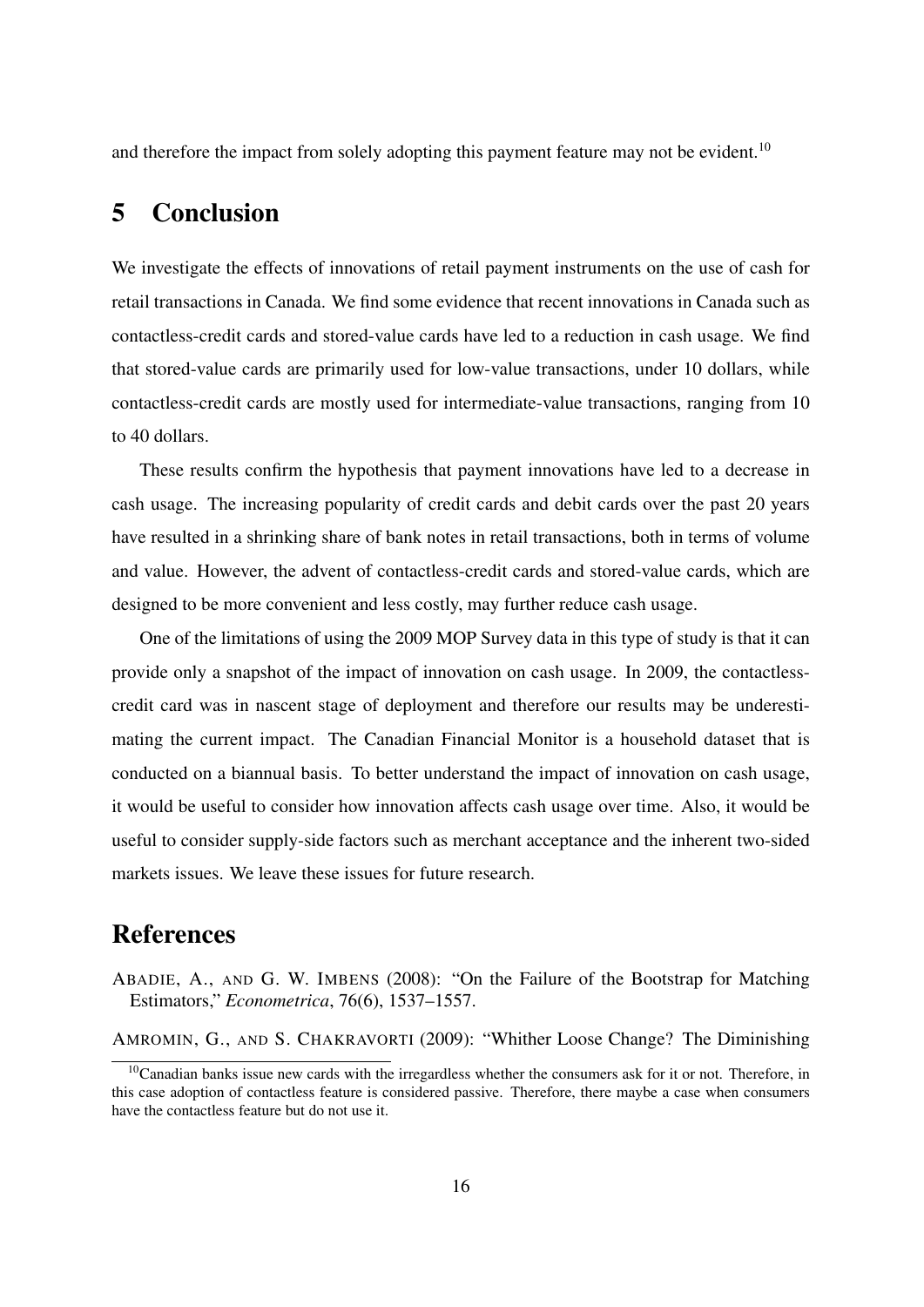Demand for Small-Denomination Currency," *Journal of Money, Credit and Banking*, 41(2- 3), 315–335.

- ANGRIST, J. D., AND J.-S. PISCHKE (2008): *Mostly Harmless Econometrics: An Empiricist's Companion*. Princeton University Press, 1 edn.
- ARANGO, C., K. HUYNH, AND L. SABETTI (2011): "How Do You Pay? The Role of Incentives at the Point-of-Sale," Working Paper 11-23, Bank of Canada.
- ATTANASIO, O. R., L. GUISO, AND T. JAPPELLI (2002): "The Demand for Money, Financial Innovation, and the Welfare Cost of Inflation: An Analysis with Household Data," *Journal of Political Economy*, 110(2), 317–351.
- BHARATH, S. T., S. DAHIYA, A. SAUNDERS, AND A. SRINIVASAN (2009): "Lending Relationships and Loan Contract Terms," *Review of Financial Studies*, 24(4), 1141–1203.
- BORZEKOWSKI, R., AND E. K. KISER (2008): "The choice at the checkout: Quantifying demand across payment instruments," *International Journal of Industrial Organization*, 26(4), 889–902.
- DUCA, J. V., AND W. C. WHITESELL (1995): "Credit Cards and Money Demand: A Crosssectional Study," *Journal of Money, Credit and Banking*, 27(2), 604–23.
- FUJIKI, H., AND M. TANAKA (2009): "Demand for Currency, New Technology and the Adoption of Electronic Money: Evidence Using Individual Household Data," IMES Discussion Paper Series 09-E-27, Institute for Monetary and Economic Studies, Bank of Japan.
- GANGL, M. (2004): "RBOUNDS: Stata module to perform Rosenbaum sensitivity analysis for average treatment effects on the treated," Statistical Software Components, Boston College Department of Economics.
- HSIAO, C. (2002): *Analysis of Panel Data.* Cambridge University Press, second edition edn.
- JONKER, N., AND A. KOSSE (2009): "The impact of survey design on research outcomes: A case study of seven pilots measuring cash usage in the Netherlands," DNB Working Papers 221, Netherlands Central Bank, Research Department.
- LEUVEN, E., AND B. SIANESI (2003): "PSMATCH2: Stata module to perform full Mahalanobis and propensity score matching, common support graphing, and covariate imbalance testing," Statistical Software Components, Boston College Department of Economics.
- LIPPI, F., AND A. SECCHI (2009): "Technological change and the households' demand for currency," *Journal of Monetary Economics*, 56(2), 222–230.
- MULLIGAN, C. B., AND X. SALA-I-MARTIN (2000): "Extensive Margins and the Demand for Money at Low Interest Rates," *Journal of Political Economy*, 108(5), 961–991.
- ROSENBAUM, P. (2002): *Observational Studies*. Springer, New York, NY.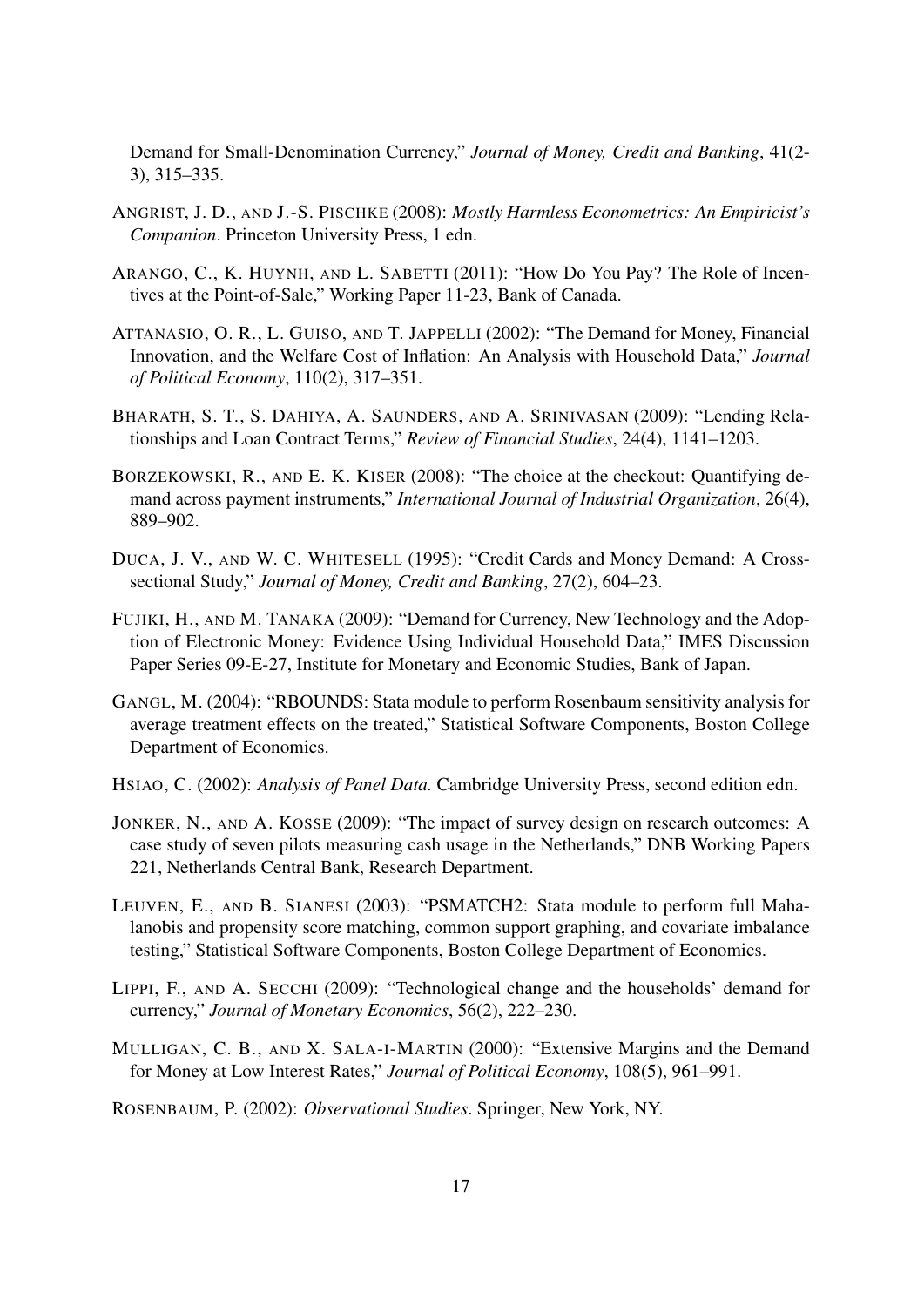- RYSMAN, M. (2007): "An Empirical Analysis of Payment Card Usage," *Journal of Industrial Economics*, 55(1), 1–36.
- SCHUH, S., AND J. STAVINS (2010): "Why are (some) consumers (finally) writing fewer checks? The role of payment characteristics," *Journal of Banking & Finance*, 34(8), 1745– 1758.
- STANGO, V. (2000): "Competition And Pricing In The Credit Card Market," *The Review of Economics and Statistics*, 82(3), 499–508.
- STAVINS, J. (2001): "Effect of Consumer Characteristics on the Use of Payment Instruments," *New England Economic Review*, 3, 19–31.
- STIX, H. (2004): "How Do Debit Cards Affect Cash Demand? Survey Data Evidence," *Empirica*, 31(2), 93–115.
- STUBER, G. (1996): "The Electronic Purse: An Overview of Recent Developments and Policy Issues," Technical reports, Bank of Canada.

### A Appendix

#### A.1 Variable List

#### Demographics:

- *Income*: The SQ asks, "Which of the following categories best describes your current annual household income?"
- *Education*: The SQ asks, "What is the highest level of education you have completed?"
- *• Region*: The SQ asks, "What region of Canada do you reside in?"
- *Age*: The SQ asks, "In what year were you born?"
- *• Family size*: The SQ asks, "How many family members, including yourself, live in your household?"
- *Gender*: The SQ asks, "What is your gender?"
- *Homeowner or renter*: The SQ asks "Do you rent or own your home?"
- *• Bank account balance*: The SQ asks "What was the lowest balance and the highest balance in your main bank account in the last month?" From these responses we obtain an average bank account balance.
- *• Survey access panel*: We control for whether respondents stemmed from the offline panel.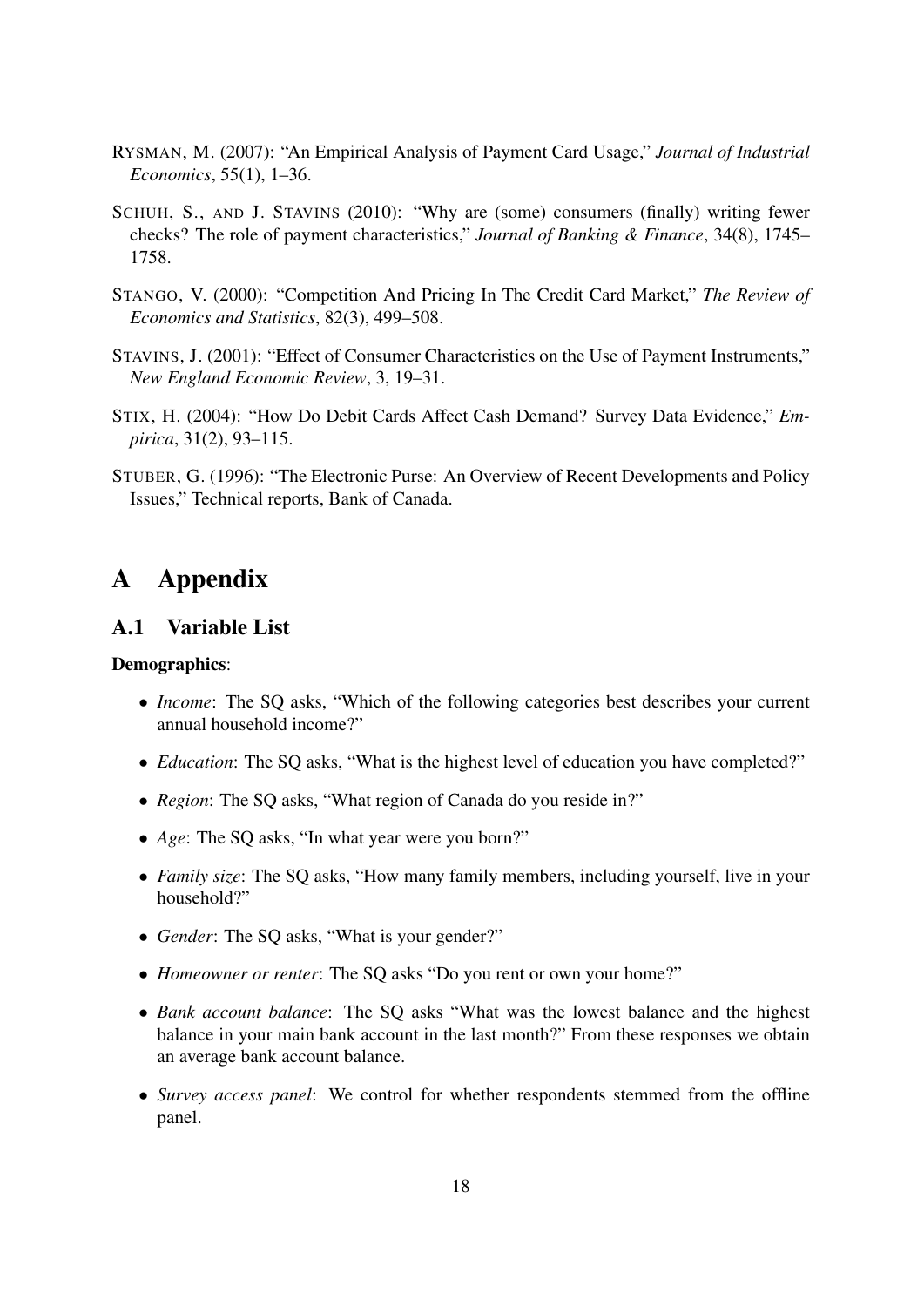*• Credit card revolvers*: We include a dummy variable indicating whether respondents are revolving on their credit card balance.

DSI: We define strata according to age and income groups, and then construct relative measures (RDSI) for each respondent in terms of a ratio to the average within their respective stratum. For each participant *i*, we calculate:

$$
RDSI_i = \frac{DSI_i}{\overline{DSI}_{ym}},\tag{10}
$$

where *DSIym* denotes the average of the DSI variable for the particular stratum, where *y* and *m* index over the age and income strata, respectively.

- *• Initial cash holdings:* The DSI asks the respondent to report the amount of cash, both bills and coins, in their wallet prior to starting the diary.
- *• Credit/Debit card accepted:* The DSI asks the respondent for each method of payment respectively, "Which method of payment would NOT have been accepted?" For each individual, we calculate the share of transactions for which both credit and debit were accepted.
- *• Type of Transaction*: For every transaction, the DSI asks the respondent, "What was the main type of goods or service purchased during this transaction?" The following categories: gasoline, goods/retail, services, hobby/sports, entertainment, other. For each individual, we calculate the share of purchases made of each type relative to the total number of purchases.
- *• Weekend*: The DSI asks the respondent for each transaction to report the day of the week on which it was made. Based on this, we calculate the share of weekend purchases for each individual.
- *Time of day*: The DSI asks the respondent for each transaction to report the time of day on which it was made. Based on this, we calculate the share of PM purchases for each individual.

#### Perceptions:

- *• Ease of Use:* The SQ asks the respondent "When making a payment, in your opinion how easy is it for you to use each of the following methods of payment? Please use a scale from '1' to '5', where '1' means it is "not at all easy to use" and '5' means it is 'very easy to use.' We calculate the perception for cash relative to credit and debit.
- *Record Keeping:* The SQ asks the respondent "In your opinion how useful are (or would be) the following methods of payment in terms of helping you to keep a record of your spending. Please use a scale from '1' to '5', where '1' means it is "not at all useful" and '5' means it is 'very useful.' We calculate the perception for cash relative to credit and debit.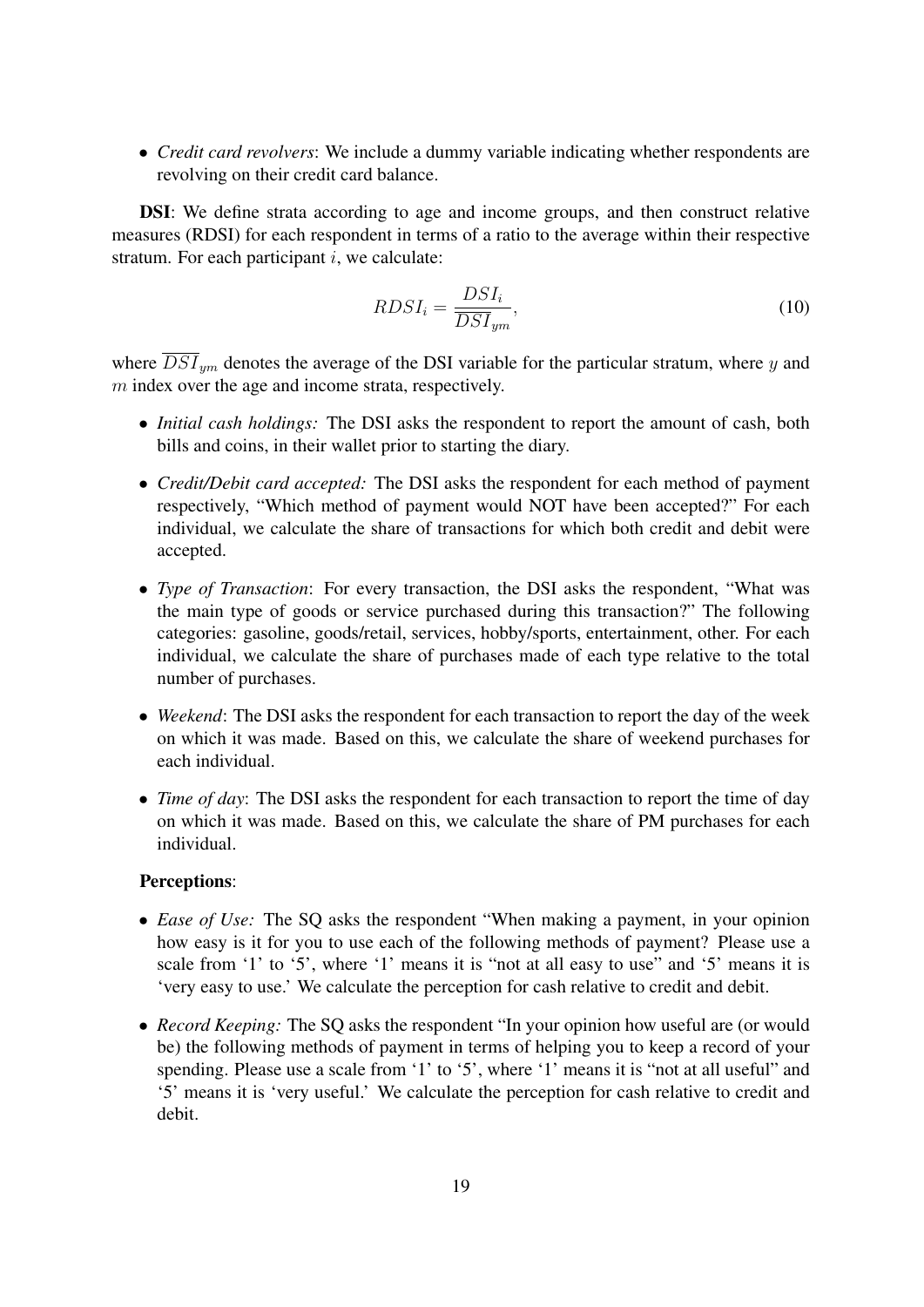- *• Cost:* The SQ asks the respondent "Taking into consideration costs such as withdrawal fees, account fees, and interest paid, in your opinion how costly is it (or would it be) to make a payment using the following methods of payment. Please use a scale from '1' to '5', where '1' means it is "not at all costly" and '5' means it is 'very costly.' We calculate the perception for cash relative to credit and debit.
- *Risk/Fraud:* The SQ asks the respondent "In your opinion, how likely is it (or would it be) that you will experience fraud in the next year when using the following methods of payment? Please use a scale from '1' to '5', where '1' means it is "not at all likely" and '5' means it is 'very likely.' We calculate the perception for cash relative to credit and debit.

We construct relative measures of perceived attributes (RCHAR) for cash in terms of payment cards, debit and credit, for each participant *i* in the following way:

$$
RCHAR_{ki(cash)} = \frac{CHAR_{ki(cash)}}{CHAR_{ki(credit)} + CHAR_{ki(debit)}},\tag{11}
$$

where *k* indexes the payment characteristics.

### B Tables and Figures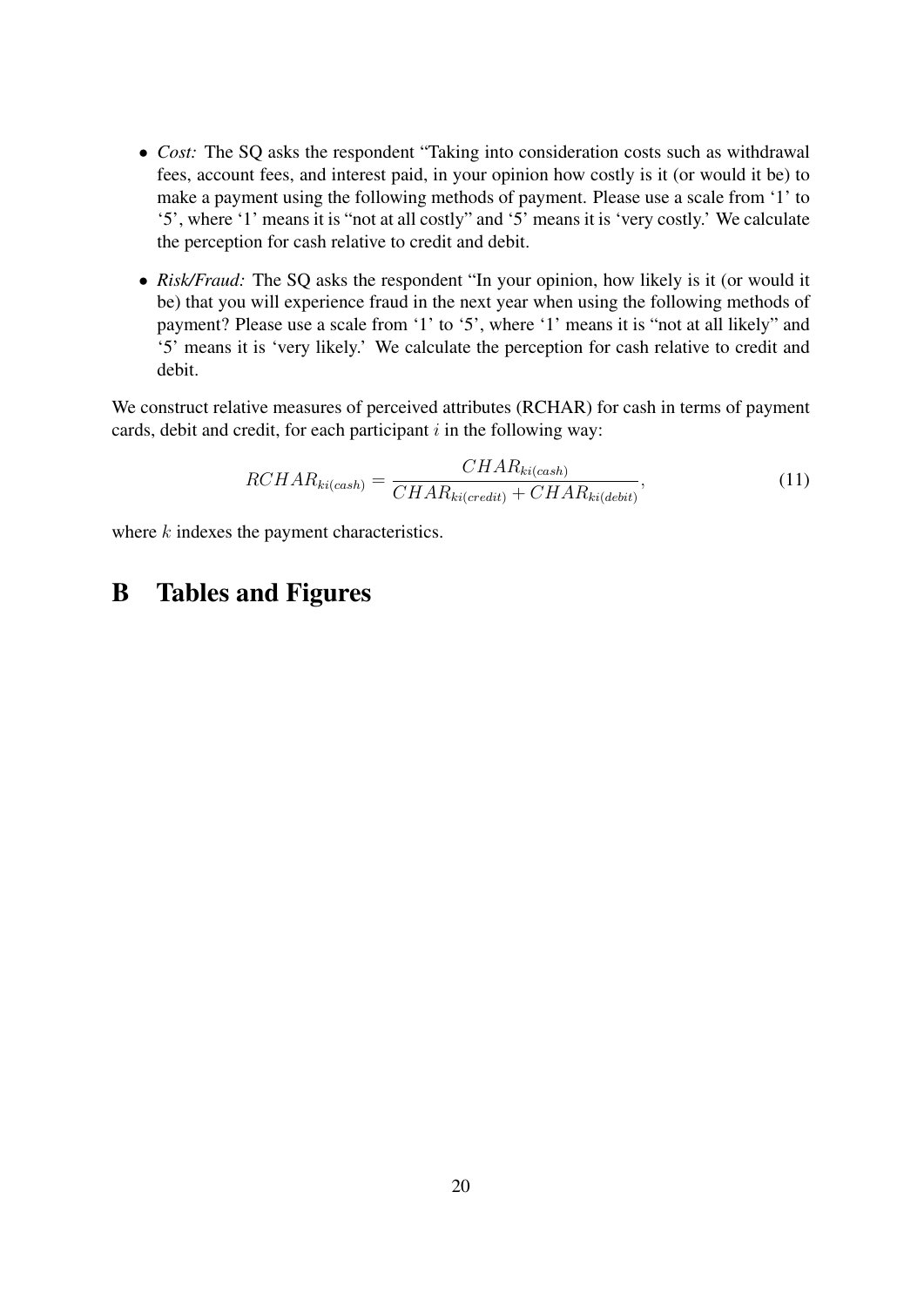|      |       | Value |                                                    |       | Volume |       |
|------|-------|-------|----------------------------------------------------|-------|--------|-------|
|      | Cash  |       | Debit Card Credit Card Cash Debit Card Credit Card |       |        |       |
| 1989 | 0.375 | 0.001 | 0.623                                              | 0.743 | 0.001  | 0.256 |
| 1999 | 0.332 | 0.269 | 0.399                                              | 0.679 | 0.190  | 0.131 |
| 2009 | 0.194 | 0.300 | 0.506                                              | 0.498 | 0.297  | 0.205 |

Table 1: Volume and Value Shares for Cash, Credit Cards and Debit Cards

Note: Numbers displayed are in proportions. Cash proportions are based on projections using ATM withdrawals. The source of the data is derived from the Bank for International Settlements.

| Table 2: 2009 Means of Payment Survey |  |
|---------------------------------------|--|
|---------------------------------------|--|

|                    | Value   |       |         |       |         | Volume |           |       |
|--------------------|---------|-------|---------|-------|---------|--------|-----------|-------|
| TV                 | Overall | < 10  | $10-40$ | $40+$ | Overall | < 10   | $10 - 40$ | $40+$ |
| Cash               | 0.211   | 0.744 | 0.397   | 0.109 | 0.513   | 0.797  | 0.429     | 0.168 |
| Debit              | 0.437   | 0.168 | 0.359   | 0.330 | 0.271   | 0.125  | 0.351     | 0.382 |
| Credit             | 0.328   | 0.065 | 0.225   | 0.537 | 0.191   | 0.047  | 0.204     | 0.417 |
| Contactless-Credit | 0.012   | 0.003 | 0.011   | 0.013 | 0.009   | 0.003  | 0.009     | 0.022 |
| Stored-Value       | 0.011   | 0.019 | 0.009   | 0.011 | 0.016   | 0.028  | 0.008     | 0.012 |

Note: TV denotes transaction value. Numbers displayed in proportions, based on 12,271 transactions conducted by 2,185 respondents in DSI. Survey weights used.

|                              | <b>Contactless-Credit</b> |         | <b>Stored-Value</b> |              |
|------------------------------|---------------------------|---------|---------------------|--------------|
|                              | Non-Users                 | Users   | Non-Users           | <b>Users</b> |
| Under 30K                    | 0.104                     | 0.041   | 0.159               | 0.041        |
| 30K-80K                      | 0.433                     | 0.369   | 0.450               | 0.378        |
| Over 80K                     | 0.462                     | 0.590   | 0.391               | 0.581        |
| High School                  | 0.209                     | 0.119   | 0.251               | 0.203        |
| College                      | 0.791                     | 0.881   | 0.749               | 0.797        |
| <b>Credit Card Revolvers</b> | 0.367                     | 0.147   | 0.477               | 0.368        |
| Beginning cash (in \$)       | 79.32                     | 76.68   | 77.10               | 64.30        |
| Total spending (in \$)       | 221.18                    | 260.92  | 205.43              | 247.11       |
| Bank balance (in \$)         | 3328.79                   | 3881.58 | 2975.84             | 3027.05      |
| Respondents                  | 1779                      | 126     | 2051                | 134          |

Table 3: Who is Using New Payment Instruments?

Note: Statistics are computed for respondents with three or more retail purchases in DSI. Income, education statistics are in proportions. Bank Balance and Total Spending DSI are in dollars. Non-users of contactless-credit exclude respondents without access to a credit card.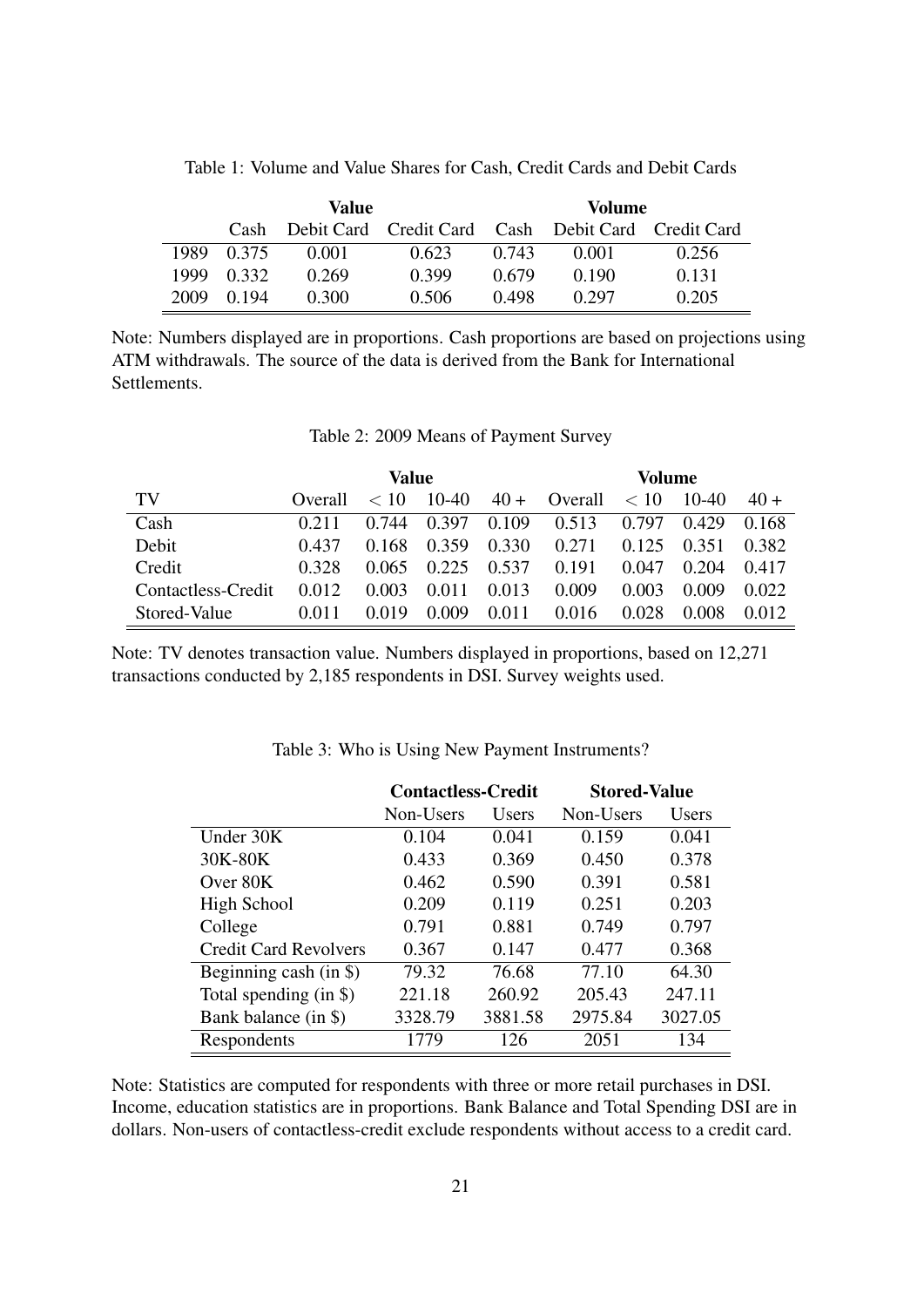|                              | <b>Value</b> |            |       |            | <b>Volume</b> |            |       |            |
|------------------------------|--------------|------------|-------|------------|---------------|------------|-------|------------|
|                              | NI           | <b>CTC</b> | NI    | <b>SVC</b> | NI            | <b>CTC</b> | NI    | <b>SVC</b> |
| Overall                      | 0.317        | 0.127      | 0.368 | 0.173      | 0.484         | 0.337      | 0.521 | 0.293      |
| Under 30K                    | 0.466        | 0.178      | 0.498 | 0.296      | 0.597         | 0.239      | 0.613 | 0.363      |
| 30-80K                       | 0.323        | 0.124      | 0.390 | 0.131      | 0.488         | 0.345      | 0.537 | 0.268      |
| Over 80K                     | 0.279        | 0.126      | 0.290 | 0.191      | 0.456         | 0.339      | 0.466 | 0.303      |
| Bank balance $< 1000$        | 0.355        | 0.090      | 0.409 | 0.162      | 0.500         | 0.288      | 0.536 | 0.258      |
| Bank balance 1000 to 2000    | 0.288        | 0.227      | 0.346 | 0.170      | 0.450         | 0.416      | 0.496 | 0.305      |
| Bank balance 2000 to 4500    | 0.345        | 0.134      | 0.367 | 0.168      | 0.504         | 0.381      | 0.527 | 0.247      |
| Bank balance $> 4500$        | 0.279        | 0.086      | 0.329 | 0.194      | 0.480         | 0.288      | 0.517 | 0.373      |
| Age $<$ 25 years             | 0.372        | 0.084      | 0.411 | 0.288      | 0.501         | 0.141      | 0.535 | 0.337      |
| Age 25 to 45 years           | 0.281        | 0.119      | 0.317 | 0.122      | 0.446         | 0.337      | 0.468 | 0.249      |
| Age over 45 years            | 0.336        | 0.144      | 0.399 | 0.185      | 0.510         | 0.365      | 0.559 | 0.315      |
| Cards accepted (-)           | 0.434        | 0.177      | 0.485 | 0.233      | 0.641         | 0.491      | 0.665 | 0.403      |
| Cards accepted $(+)$         | 0.219        | 0.098      | 0.260 | 0.143      | 0.353         | 0.246      | 0.388 | 0.239      |
| Recordkeeping (-)            | 0.262        | 0.117      | 0.295 | 0.156      | 0.440         | 0.289      | 0.463 | 0.296      |
| Recordkeeping $(+)$          | 0.395        | 0.146      | 0.451 | 0.203      | 0.546         | 0.422      | 0.587 | 0.287      |
| <b>Credit Card Revolvers</b> | 0.335        | 0.125      | 0.429 | 0.166      | 0.489         | 0.301      | 0.554 | 0.275      |
| Non-Revolvers                | 0.307        | 0.128      | 0.313 | 0.177      | 0.482         | 0.343      | 0.492 | 0.303      |

Table 4: Cash Ratios in Value and Volume

Note: Statistics are computed for respondents with three or more retail purchases in DSI. The numbers displayed in percent. CTC: contactless-credit users, SVC: stored-value users and NI:non-innovators. Bank balance reports the respondent's average bank account balance over the previous month's period. Record keeping (+) indicates whether the respondent held a perception on cash for record keeping purposes that was above average. Cards accepted (+) denotes whether the respondent's reported shopping experience was characterized by an above average share of retail locations for which both debit and credit cards were accepted. Credit card revolvers characterizes respondents who report not paying their previous month's credit card bill in full. Survey weights used.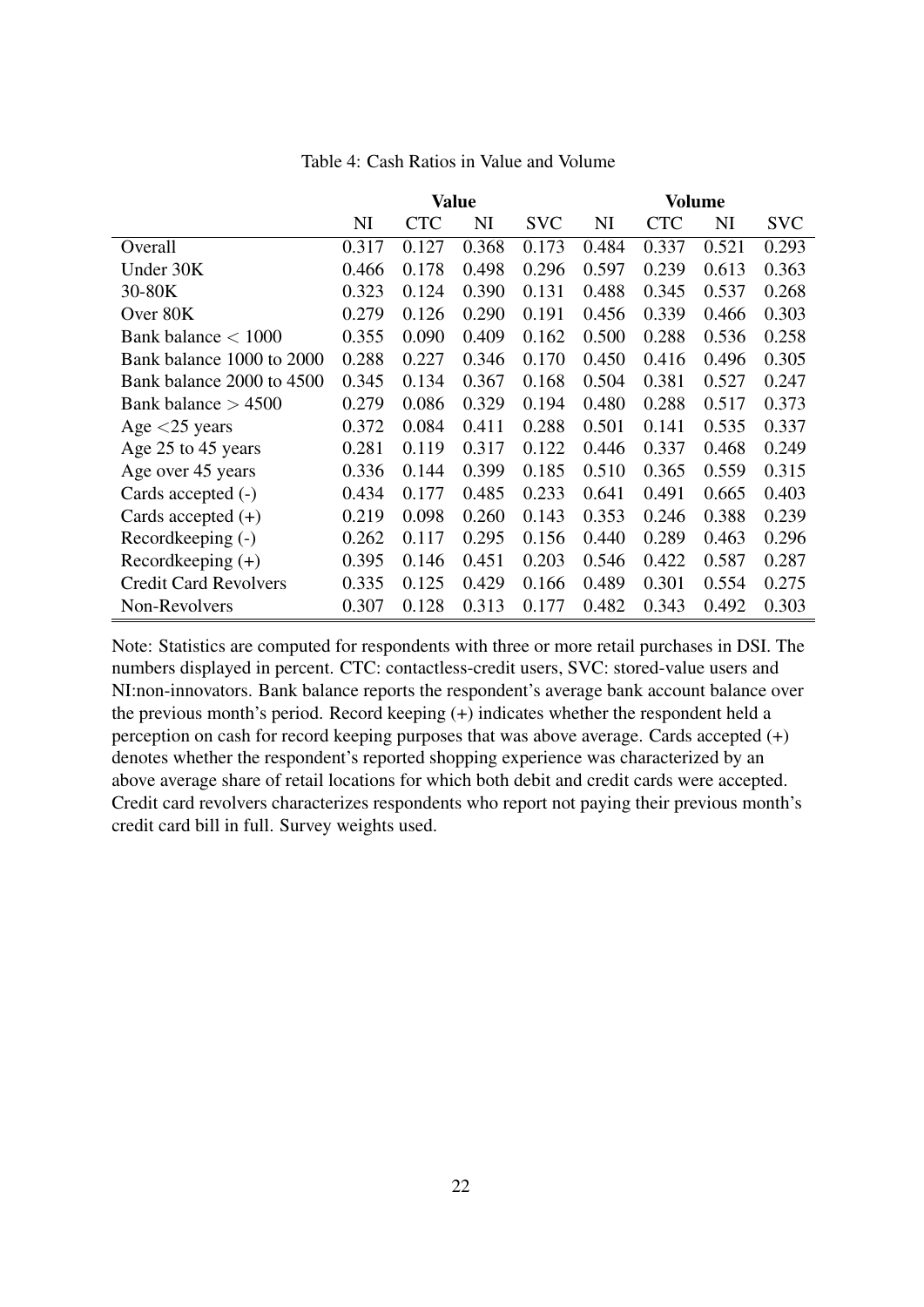|                               | Cash  | <b>SVC</b> | Debit | Credit | CTC.  |
|-------------------------------|-------|------------|-------|--------|-------|
| Groceries                     | 0.327 | 0.243      | 0.426 | 0.327  | 0.562 |
| Gasoline                      | 0.043 | 0.067      | 0.088 | 0.124  | 0.235 |
| <b>Retail Goods</b>           | 0.066 | 0.090      | 0.134 | 0.218  | 0.031 |
| Services                      | 0.028 | 0.010      | 0.031 | 0.049  | 0.019 |
| Hobby/Sports                  | 0.036 | 0.014      | 0.045 | 0.056  | 0.012 |
| Entertainment/Meals           | 0.338 | 0.429      | 0.176 | 0.133  | 0.086 |
| Other                         | 0.162 | 0.148      | 0.100 | 0.093  | 0.056 |
| <b>Number of Transactions</b> | 5676  | 210        | 3391  | 2832   | 162   |

Table 5: Transaction Type Across Payment Methods

Note: Numbers are in proportions. Based on 12,271 transactions in DSI. CTC: contactless-credit, SVC: stored-value card.

|         |    |       |            | Value  |        |            |
|---------|----|-------|------------|--------|--------|------------|
|         |    | Cash  | <b>SVC</b> | Debit  | Credit | <b>CTC</b> |
| Weekday | AΜ | 0.174 | 0.048      | 0.159  | 0.123  | 0.078      |
|         | PM | 0.418 | 0.494      | 0.390  | 0.436  | 0.537      |
| Weekend | AM | 0.121 | 0.069      | 0.138  | 0.094  | 0.121      |
|         | PM | 0.287 | 0.389      | 0.314  | 0.346  | 0.265      |
|         |    |       |            |        |        |            |
|         |    |       |            | Volume |        |            |
|         |    | Cash  | <b>SVC</b> | Debit  | Credit | <b>CTC</b> |
| Weekday | AM | 0.221 | 0.221      | 0.153  | 0.149  | 0.196      |
|         | PM | 0.407 | 0.394      | 0.434  | 0.450  | 0.438      |
| Weekend | AM | 0.123 | 0.130      | 0.107  | 0.098  | 0.098      |

Table 6: Payment Shares at Various Time Intervals

Note: Numbers are in proportions for each payment method. Based on 12,271 transactions in DSI. CTC: contactless-credit, SVC: stored-value card.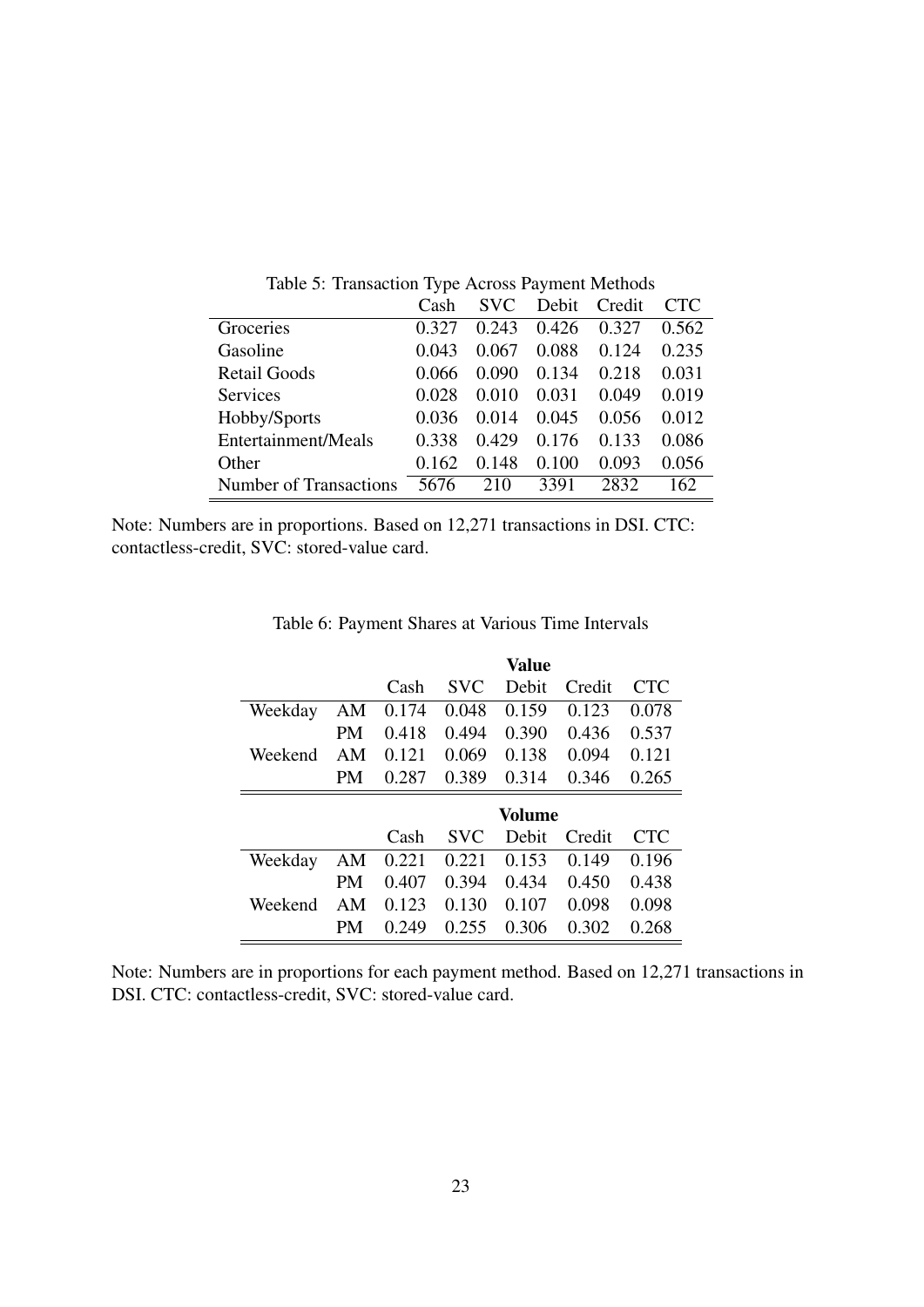|                                                | <b>Contactless-credit</b> |             |           | Stored-value card |  |
|------------------------------------------------|---------------------------|-------------|-----------|-------------------|--|
|                                                | Demo                      | Full        | Demo      | Full              |  |
| $30k-50k$                                      | 0.038                     | 0.035       | $0.052**$ | $0.054**$         |  |
|                                                | 0.03                      | 0.03        | 0.03      | 0.03              |  |
| More than 80k                                  | 0.044                     | 0.040       | $0.073**$ | $0.081***$        |  |
|                                                | 0.03                      | 0.03        | 0.03      | 0.03              |  |
| Some college                                   | 0.013                     | 0.010       | 0.001     | 0.002             |  |
|                                                | 0.03                      | 0.03        | 0.02      | 0.02              |  |
| Western Canada                                 | $-0.044**$                | $-0.047**$  | 0.017     | 0.015             |  |
|                                                | 0.02                      | 0.02        | 0.02      | 0.02              |  |
| Family size over 3                             | $0.045***$                | $0.046***$  | 0.019     | 0.021             |  |
|                                                | 0.02                      | 0.02        | 0.02      | 0.02              |  |
| Credit card revolver                           | $-0.072***$               | $-0.063***$ | $-0.015$  | $-0.022$          |  |
|                                                | 0.02                      | 0.02        | 0.02      | 0.02              |  |
| Ease of use                                    |                           | $-0.034$    |           | $-0.025$          |  |
|                                                |                           | 0.11        |           | 0.06              |  |
| Fear of fraud                                  |                           | $-0.060**$  |           | $0.038*$          |  |
|                                                |                           | 0.02        |           | 0.02              |  |
| Cost                                           |                           | $0.070**$   |           | $-0.070**$        |  |
|                                                |                           | 0.03        |           | 0.03              |  |
| Recordkeeping                                  |                           | $-0.009$    |           | $-0.004$          |  |
|                                                |                           | 0.03        |           | 0.03              |  |
| Relative initial cash holdings                 |                           | 0.025       |           | $-0.015$          |  |
|                                                |                           | 0.02        |           | 0.01              |  |
| Relative share of weekend shopping             |                           | 0.008       |           | 0.006             |  |
|                                                |                           | 0.01        |           | 0.01              |  |
| Relative share of entertainment expenditures   |                           | $-0.008*$   |           | 0.005             |  |
|                                                |                           | 0.00        |           | 0.00              |  |
| Relative share of retail goods expenditures    |                           | $-0.008**$  |           | 0.004             |  |
|                                                |                           | 0.00        |           | 0.00              |  |
| Relative share of merchant acceptance of cards |                           | 0.027       |           | 0.018             |  |
|                                                |                           | 0.02        |           | 0.02              |  |
| Observations                                   | 1905                      | 1905        | 2185      | 2185              |  |

Table 7: Logit Propensity Score Marginal Effects

Note: We report average marginal or partial effects. Standard errors in parentheses while one, five, and ten percent level of significance are denoted via \*\*\*, \*\*, \*, respectively. Estimates are computed with survey weights. The base category for income is Less than 30K, for education is High School, and for region is Ontario. The estimation sample for contactless-credit excludes respondents without access to credit cards.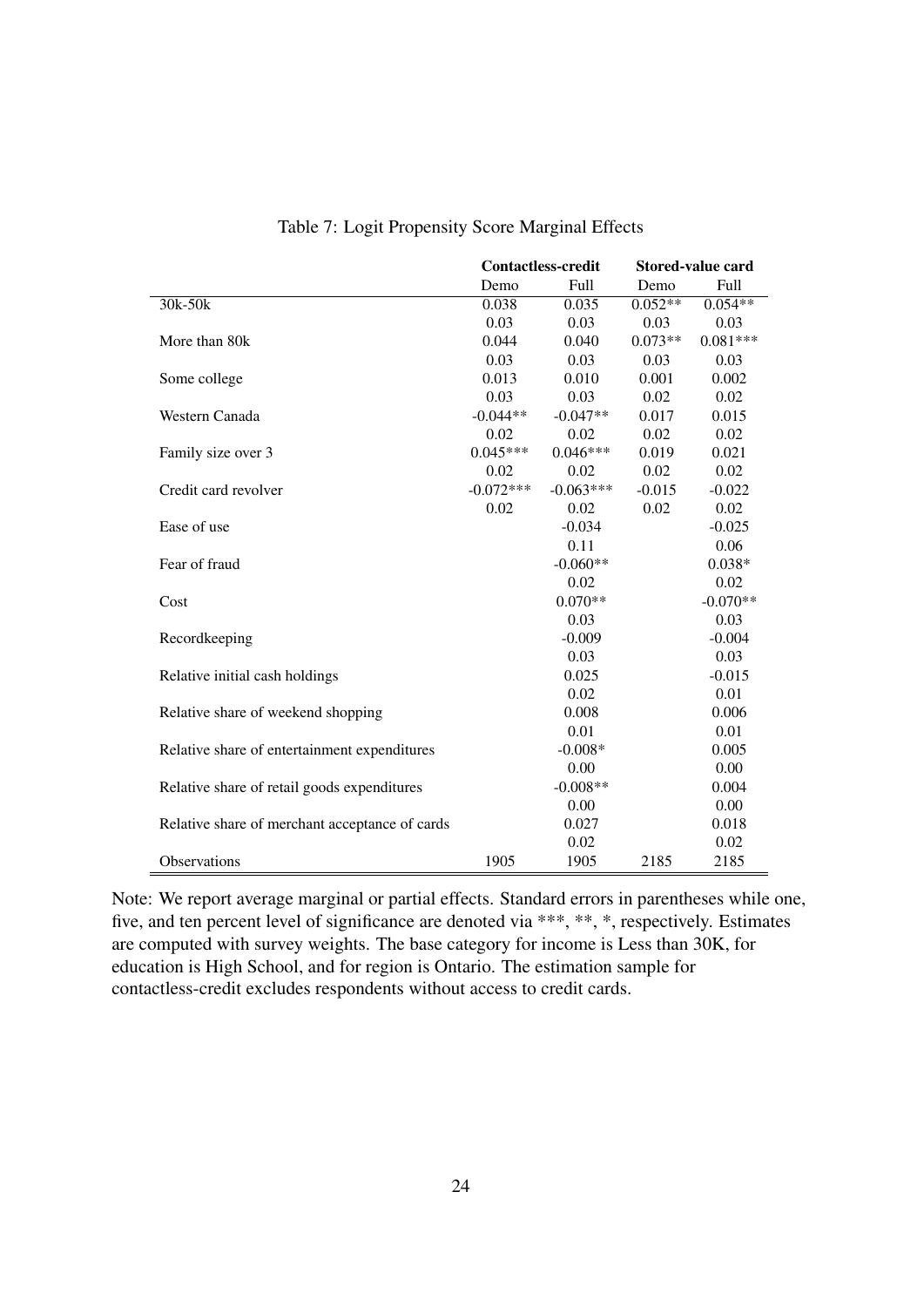|             |                    | <b>Value</b>       |                    | Volume             |
|-------------|--------------------|--------------------|--------------------|--------------------|
|             | Demo               | Full               | Demo               | Full               |
| $ATE_{OLS}$ | $-0.156$           | $-0.155$           | $-0.166$           | $-0.138$           |
|             | $(-0.199 - 0.112)$ | $(-0.203 - 0.108)$ | $(-0.225 - 0.107)$ | $(-0.203 - 0.074)$ |
| $ATT_{OLS}$ | $-0.132$           | $-0.115$           | $-0.123$           | $-0.100$           |
|             | $(-0.170 - 0.094)$ | $(-0.154 - 0.076)$ | $(-0.173 - 0.073)$ | $(-0.146 - 0.053)$ |
| $ATE_{PSM}$ | $-0.145$           | $-0.144$           | $-0.142$           | $-0.134$           |
|             | $(-0.188 - 0.102)$ | $(-0.186 - 0.101)$ | $(-0.198 - 0.085)$ | $(-0.194 - 0.075)$ |
| $ATT_{PSM}$ | $-0.138$           | $-0.125$           | $-0.124$           | $-0.109$           |
|             | $(-0.175 - 0.100)$ | $(-0.163 - 0.087)$ | $(-0.175 - 0.074)$ | $(-0.161 - 0.058)$ |
| RB          | 1.69               | 1.67               | 2.29               | 2.19               |

Table 8: Contactless-Credit Impact on Cash

Note: We provide estimates for both OLS and PSM-kernel matching. 95 percent confidence intervals displayed in parentheses and are constructed with 1000 bootstrap replications. Demo denotes Demographics while Full is Demographics + DSI + Perceptions. Please refer to appendix for complete list of variables.

Table 9: Stored-Value Card Impact on Cash

|             |                    | <b>Value</b>       | <b>Volume</b>      |                    |  |
|-------------|--------------------|--------------------|--------------------|--------------------|--|
|             | Demo               | Full               |                    | Full               |  |
| $ATE_{OLS}$ | $-0.115$           | $-0.115$           | $-0.148$           | $-0.153$           |  |
|             | $(-0.168 - 0.061)$ | $(-0.164 - 0.066)$ | $(-0.194 - 0.102)$ | $(-0.196 - 0.110)$ |  |
| $ATT_{OLS}$ | $-0.097$           | $-0.102$           | $-0.136$           | $-0.137$           |  |
|             | $(-0.140 - 0.055)$ | $(-0.143 - 0.061)$ | $(-0.176 - 0.096)$ | $(-0.176 - 0.099)$ |  |
| $ATE_{PSM}$ | $-0.128$           | $-0.119$           | $-0.157$           | $-0.145$           |  |
|             | $(-0.174 - 0.082)$ | $(-0.165 - 0.072)$ | $(-0.199 - 0.114)$ | $(-0.187 - 0.102)$ |  |
| $ATT_{PSM}$ | $-0.115$           | $-0.099$           | $-0.153$           | $-0.131$           |  |
|             | $(-0.158 - 0.072)$ | $(-0.142 - 0.056)$ | $(-0.194 - 0.112)$ | $(-0.174 - 0.089)$ |  |
| RB          | 1.47               | 1.37               | 2.55               | 2.31               |  |

Note: We provide estimates for both OLS and PSM-kernel matching. 95 percent confidence intervals displayed in parentheses and are constructed with 1000 bootstrap replications. Demo denotes Demographics while Full is Demographics + DSI + Perceptions. Please refer to appendix for complete list of variables.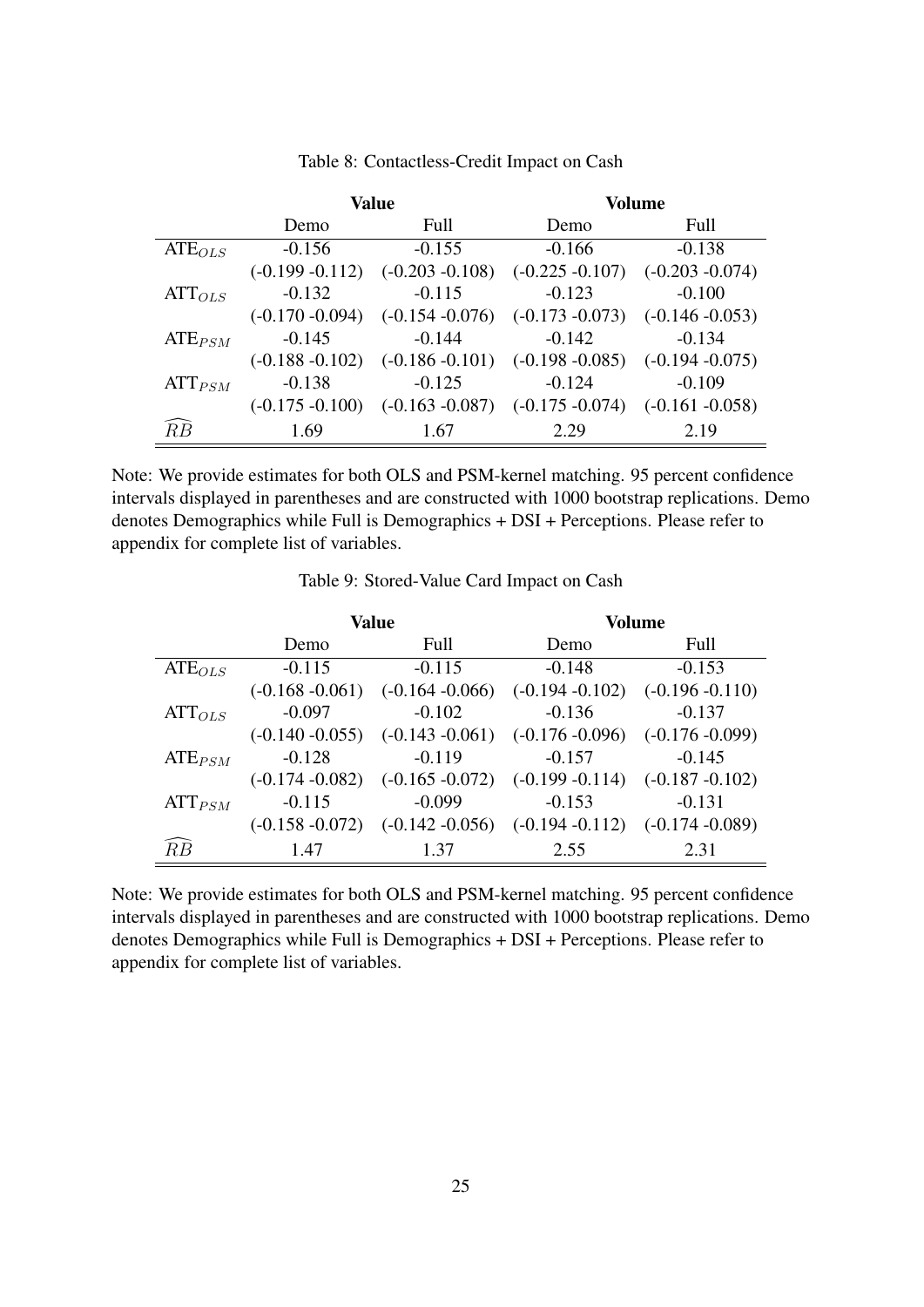| <b>CTC</b>                               | 1.50 | 1.75 2.00 2.25 $\hat{\beta}$ |           |                  |      | $S_k$ | mean |
|------------------------------------------|------|------------------------------|-----------|------------------|------|-------|------|
| Acceptance                               |      | $0.81$ 1.12 1.39 1.62 0.53   |           |                  |      | 0.41  | 1.08 |
| Cost                                     | 0.57 | 0.79                         | 0.98      | 1.15             | 1.39 | 0.22  | 0.34 |
| Fraud                                    | 0.50 | 0.69                         |           | $0.86$ 1.00 1.19 |      | 0.30  | 0.45 |
| <b>SVC</b>                               |      |                              |           |                  |      |       |      |
| Acceptance 1.14 1.58 1.95 2.28 0.35 0.44 |      |                              |           |                  |      |       | 1.10 |
| Cost                                     | 0.61 | 0.85                         | 1.05      | 1.23             | 1.33 | 0.22  | 0.33 |
| Fraud                                    | 0.81 | 1 1 2                        | 1.39 1.62 |                  | 0.72 | 0.30  | 0.46 |

Table 10: Rosenbaum bounds sensitivity analysis

Note: For each level of *RB* = 1*.*5*,* 1*.*75*,* 2*.*0 and 2*.*25, we calculate the number of standard deviations, *n*, such that  $\widehat{R}B = \exp(\beta_k s_k n)$ .

|                                | Non-adopters |               |           | Adopters non-users |          |
|--------------------------------|--------------|---------------|-----------|--------------------|----------|
|                                |              | $N_N$         |           | $N_{AN}$           | $N_U$    |
| <b>Contactless Credit Card</b> |              | 1487          |           | 292                |          |
| <b>Stored-Value Cards</b>      |              | 1590          |           | 461                | 134      |
| Case                           |              | $\mathcal{D}$ | 3         |                    | 5        |
| <b>Treatment Group</b>         | $N_U$        | $N_U$         | $N_U$     | $N_U + N_{AN}$     | $N_{AN}$ |
| Control Group                  | $N_{AN}+N_N$ | $N_N$         | $N_{AN}$  | $N_N$              | $N_N$    |
| $ATE_{PSM}$ : CTC              | $(-)$ ***    | $(-)^{***}$   | $(-)$ *** | $(-)^*$            | $\theta$ |
| $ATE_{PSM}$ : SVC              | $(-)$ ***    | $(-)$ ***     | (-)***    | (−)*               | $\theta$ |

Table 11: Treatment and Control Groups

Note: We define non-adopters  $(N_N)$  as respondents who do not have access to the technology during the diary. Adopters non-users ( $N_{AN}$ ) defines respondents who have access but do not report using the technology. Users  $(N_U)$  are respondents who report using the technology at least once during the diary. ATE are the average treatment effects and one, five, and ten percent level of significance are denoted via \*\*\*, \*\*, \*, respectively. Results displayed for PSM-kernel method with the Full model.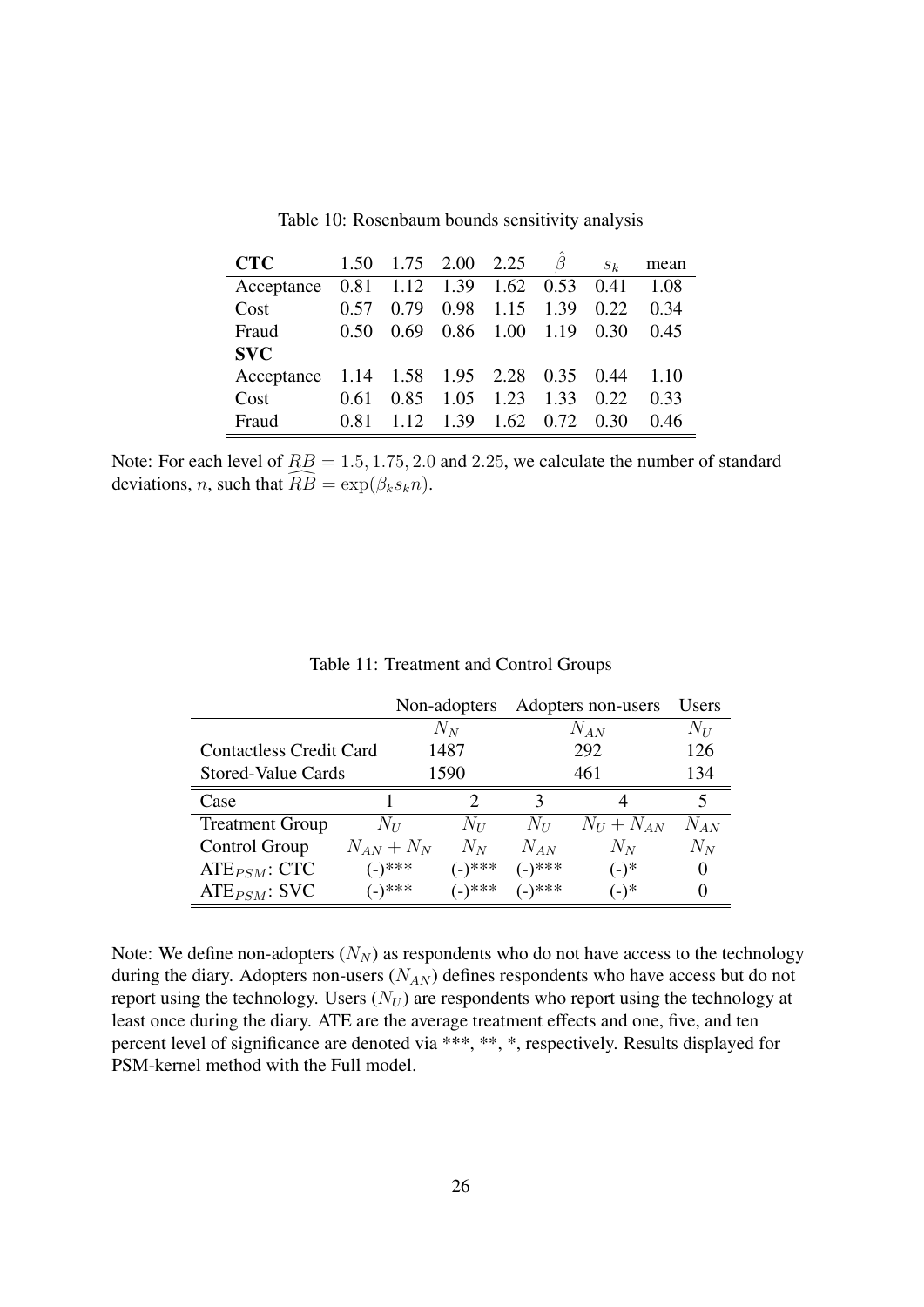

Source: Bank of Canada. This figure illustrates the value of bank note as a ratio to GDP in terms of three denominations: small (10 dollars and below), medium (20 dollars) and large (50 dollars and above).



Source: Bank of Canada. Value of debit, credit card and ATM cash withdrawals relative to personal expenditures.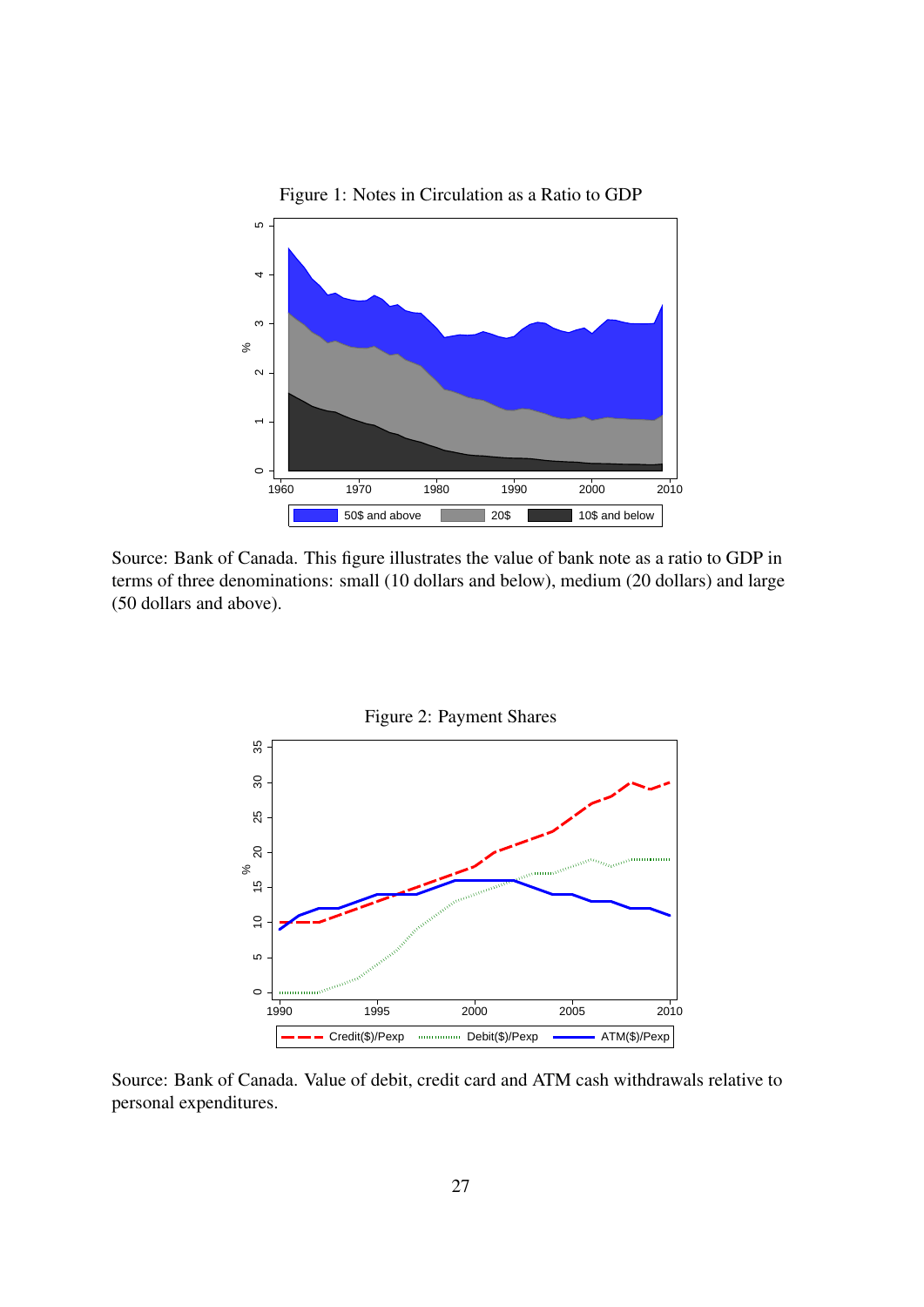

Figure 3: Payment Choice Densities

Note: These densities illustrate the probability of using a payment choice at certain transaction value. For example, the probability of using cash is highest for transaction values less than 20 dollars. The transaction value is truncated at 100 dollars and the number of DSI transactions is 11,471.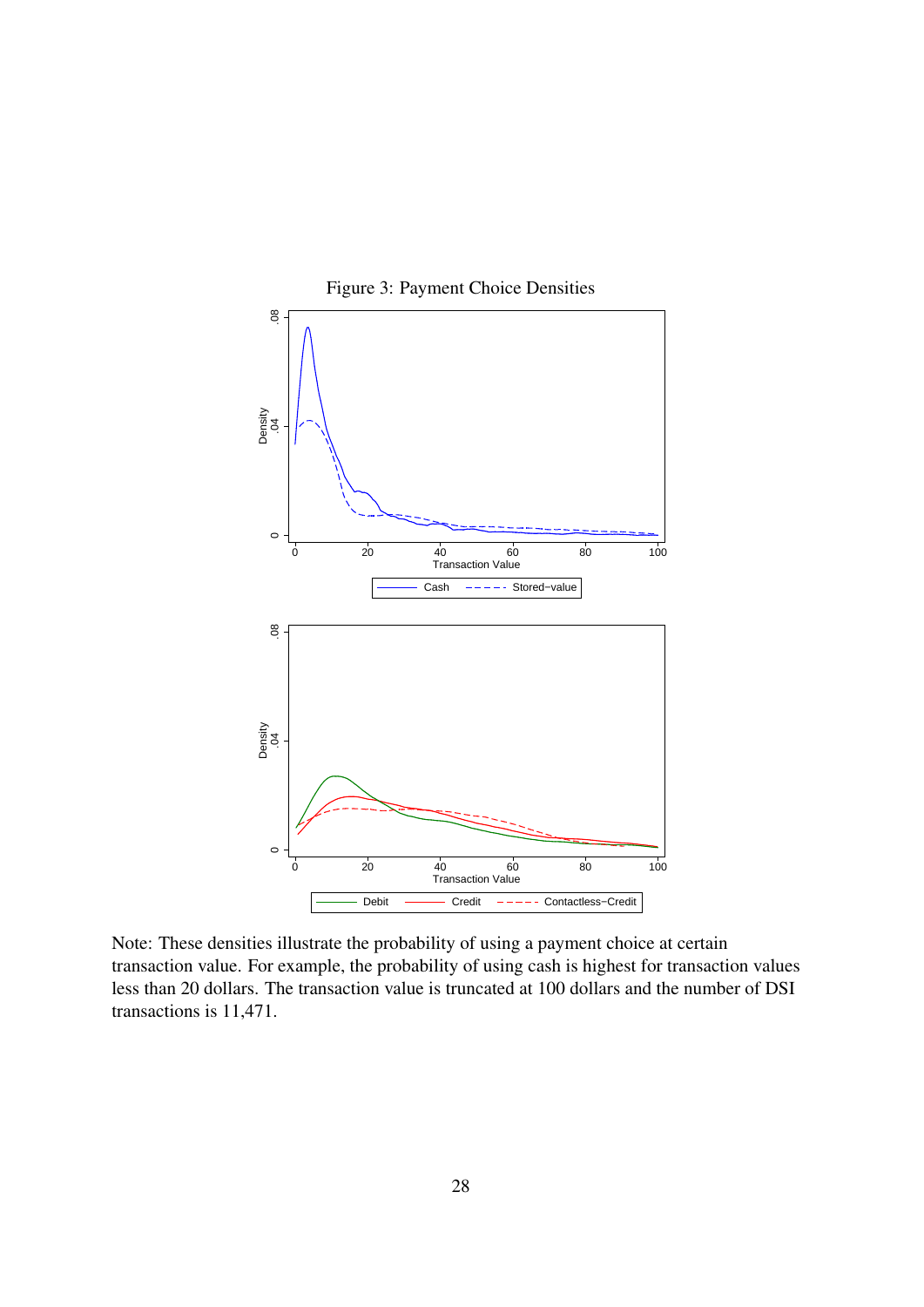

Note: Logit propensity scores displayed for the FULL model.



Note: Logit propensity scores displayed for the FULL model.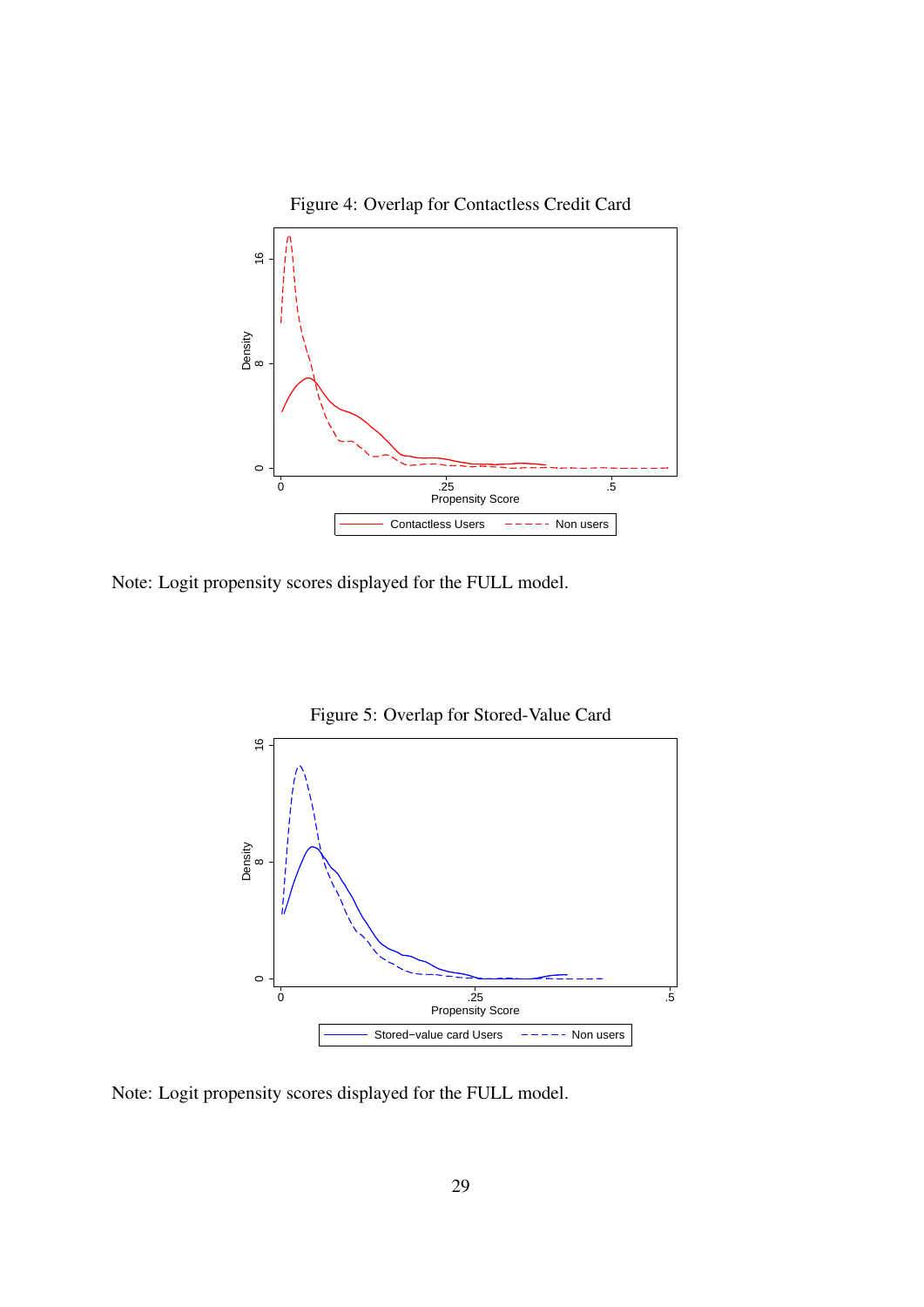Figure 6: Cash Ratio versus Propensity Score of Contactless Credit Card



Note: These figures illustrate the cash ratio (in terms of value and volume) versus the propensity scores. Logit propensity scores displayed for the FULL model.